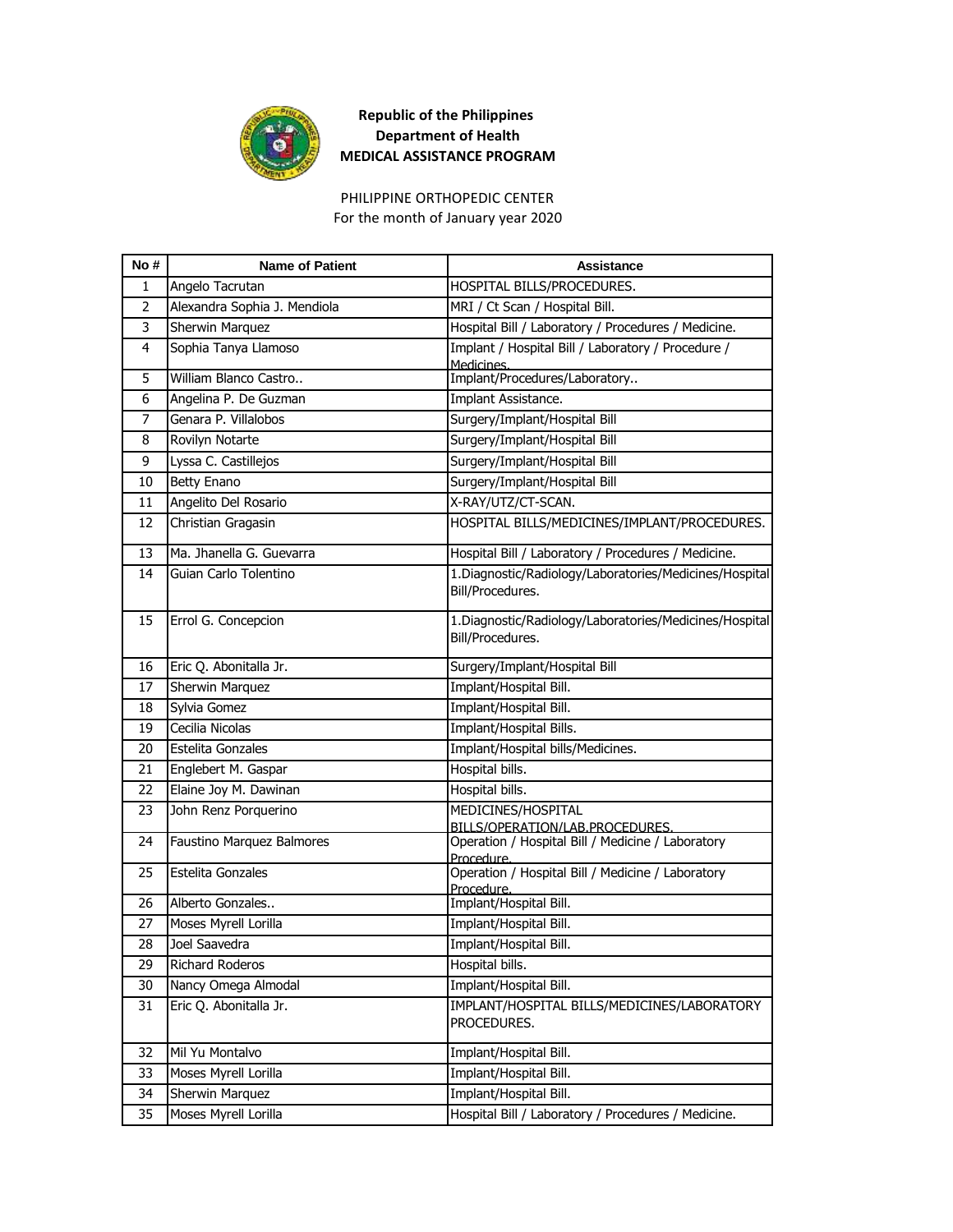| 36 | Lynette C. Villarin                           | MEDICINES/PROCEDURES/HOSPITAL                                                  |
|----|-----------------------------------------------|--------------------------------------------------------------------------------|
| 37 | Christian Dave Ong                            | BILLS/LAB.PROCEDURES.<br>Implant/Hospital bills/Medicines.                     |
| 38 | <b>Theodore Louis Morales</b>                 | Implant/Hospital Bill.                                                         |
| 39 | Charlie B. Armenta                            | Hospital bills.                                                                |
| 40 | Alberto S. Gonzales Jr.                       | Hospital Bill / Laboratory / Procedures / Medicine.                            |
| 41 | Faustino Marquez Balmores                     | Hospital Bill / Laboratory / Procedures / Medicine.                            |
| 42 | Mil Yu Montalvo                               | Hospital Bill / Laboratory / Procedures / Medicine.                            |
| 43 | Ma. Theresa Borromeo                          | Hospital Bill / Laboratory / Procedures / Medicine.                            |
| 44 | Amir Gian Radores Junio                       | Implant.                                                                       |
| 45 | Mil Yu Montalvo                               | Implant/Hospital Bill.                                                         |
| 46 | Ma. Theresa Borromeo                          | Hospital Bill / Laboratory / Procedures / Medicine.                            |
| 47 | Sylvie Ollero                                 | Implant/Hospital Bill.                                                         |
| 48 | Estelita Gonzales                             | Implant/Hospital Bill.                                                         |
| 49 | Pacita Bianes Boco                            | Implant/Hospital Bills.                                                        |
| 50 | Wilbert De Chavez                             | Treatment/Hospital Bill.                                                       |
| 51 | Lovely Charry Quitania                        | Hospital bills.                                                                |
| 52 | Joel Saavedra                                 | Implant/Hospital Bill.                                                         |
| 53 | Alberto S. Gonzales Jr.                       | Implant/Hospital Bill.                                                         |
| 54 | Marjorie A. Alonzo                            | Implant/Hospital Bill.                                                         |
| 55 | Christian Dave Ong                            | Implant/Hospital Bill.                                                         |
| 56 | Servillano Ortacio                            | Hospital Bill / Laboratory / Procedures / Medicine.                            |
| 57 | John Gil M. Payupay                           | Implant/Hospital Bill.                                                         |
| 58 | Aurora Lausin                                 | Implant/Hospital Bill.                                                         |
| 59 | James Albert Bergonia                         | Implant/Hospital Bill.                                                         |
| 60 | Ramonito Ochia                                | Hospital bills.                                                                |
| 61 | Safiya Altoraifi                              | Scoliogram, Diagnostic Procedures, Laboratory.                                 |
| 62 | Reynaldo Santos Padilla Jr.                   | IMPLANT/HOSPITAL BILLS/LABORATORY                                              |
| 63 | Edwin V. Tendero                              | PROCEDURES.<br>Hospital bills / Medicines.                                     |
|    |                                               | DIAGNOSTIC PROCEDURES/MEDICAL                                                  |
| 64 | Jorge Plaira Jr                               | SUPPLIES/MEDICINES/LAB.PROCEDURES/HOSPITAL                                     |
|    |                                               | <b>RILLS</b>                                                                   |
| 65 | Marieta Bagayana                              | Implant.                                                                       |
| 66 | <b>Bryce Kaisser Canares</b>                  | Implant/Hospital Bill.                                                         |
| 67 | James Albert Bergonia                         | Implant.                                                                       |
| 68 | Lyssa C. Castillejos<br>Paul Romell P. Chavez | OPERATION/HOSPITAL BILLS<br>Implant / Hospital Bill / Laboratory / Procedure / |
| 69 |                                               | Medicines.                                                                     |
| 70 | Lopito Marino                                 | IMPLANT/PROCEDURE.                                                             |
| 71 | Ma. Theresa Borromeo                          | Hospital Bill / Laboratory / Procedures / Medicine.                            |
| 72 | Ma. Theresa Borromeo                          | Hospital Bill / Laboratory / Procedures / Medicine.                            |
| 73 | Perfecto Macariola Jr.                        | Operation / Hospital Bill / Medicine / Laboratory<br>Procedure.                |
| 74 | King Xixo Monday Orgil Lising                 | Diagnostic & Lab. Procedures, Dialysis, Medicines &                            |
|    |                                               | Hospital Bills.                                                                |
| 75 | Jayco S. Jamora                               | Implant.                                                                       |
| 76 | Danilo Avellana                               | Surgery/Implant/Hospital Bill                                                  |
| 77 | Rodel Villasenor                              | Implant/Hospital Bill.                                                         |
| 78 | Christian Dave Ong                            | Implant/Hospital Bill.                                                         |
| 79 | Luis Ducena                                   | Hospital Bill / Laboratory / Procedures / Medicine.                            |
| 80 | Edgardo Mendoza Niones                        | Hospital Bill / Laboratory / Procedures / Medicine.                            |
| 81 | Moises Coronejo Jr                            | Hospital bills.                                                                |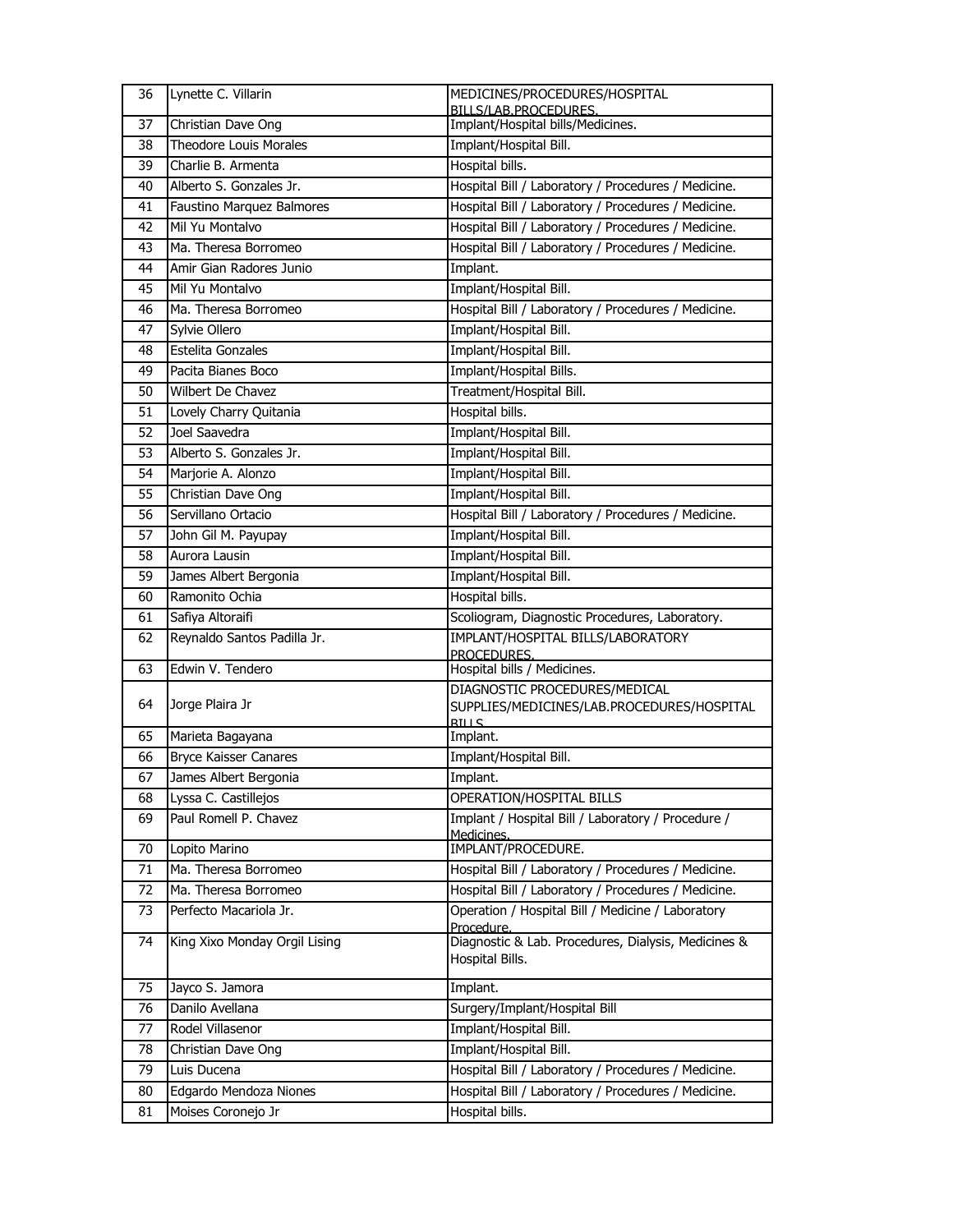| 82  | Josephine Escolano           | Surgery/Implant/Hospital Bill                       |
|-----|------------------------------|-----------------------------------------------------|
| 83  | Edgardo Niones               | Hospital Bill / Laboratory / Procedures / Medicine. |
| 84  | Aurora Lausin                | Implant / Hospital Bill / Laboratory / Procedure /  |
|     |                              | Medicines.                                          |
| 85  | Aurora Lausin                | Implant/Hospital Bill.                              |
| 86  | Glenda Depalac               | Implant/Hospital Bill.                              |
| 87  | Joel Saavedra                | Implant/Hospital Bill.                              |
| 88  | Christian Dave Ong           | Implant/Hospital Bill.                              |
| 89  | Aurora Lausin                | Implant/Hospital Bill.                              |
| 90  | John Gil M. Payupay          | Implant/Hospital Bill.                              |
| 91  | Santiago Arena Borreo        | Implant                                             |
| 92  | Ericson Sumadsad Reyes       | Implant/Hospital Bill.                              |
| 93  | Enrico M. Robrigado          | Implant/Hospital Bill.                              |
| 94  | Ma. Theresa Borromeo         | Hospital Bill / Laboratory / Procedures / Medicine. |
| 95  | Lorna Lumbab Bolleros        | Implant/Hospital Bill.                              |
| 96  | Ericson Sumadsad Reyes       | Implant/Hospital Bill.                              |
| 97  | Glenda Depalac               | Implant/Hospital Bill.                              |
| 98  | Anne Marie Rivera Abueg      | OPERATION/MEDICINES/LAB.PROCEDURES/PROCEDU          |
|     |                              | R                                                   |
|     |                              | <b>FS/HOSPITAL BILLS</b>                            |
| 99  | Beata Bactong                | Implant/Hospital Bill.                              |
| 100 | Marjorie A. Alonzo           | IMPLANT/OPERATION/HOSPITAL BILL.                    |
| 101 | Lorna Lumbab Bolleros        | Implant/Hospital Bill.                              |
| 102 | Redel A. Caballero           | Implant/Hospital Bill.                              |
| 103 | <b>Bryce Kaisser Canares</b> | Operation/Implant/Hospital bill.                    |
| 104 | Enrico M. Robrigado          | Implant/Hospital Bill.                              |
| 105 | Jay Mark Capito Rosete       | Hospital Bill / Laboratory / Procedures / Medicine. |
| 106 | Miel Audtrie P. Coni         | Hospital Bill / Laboratory / Procedures / Medicine. |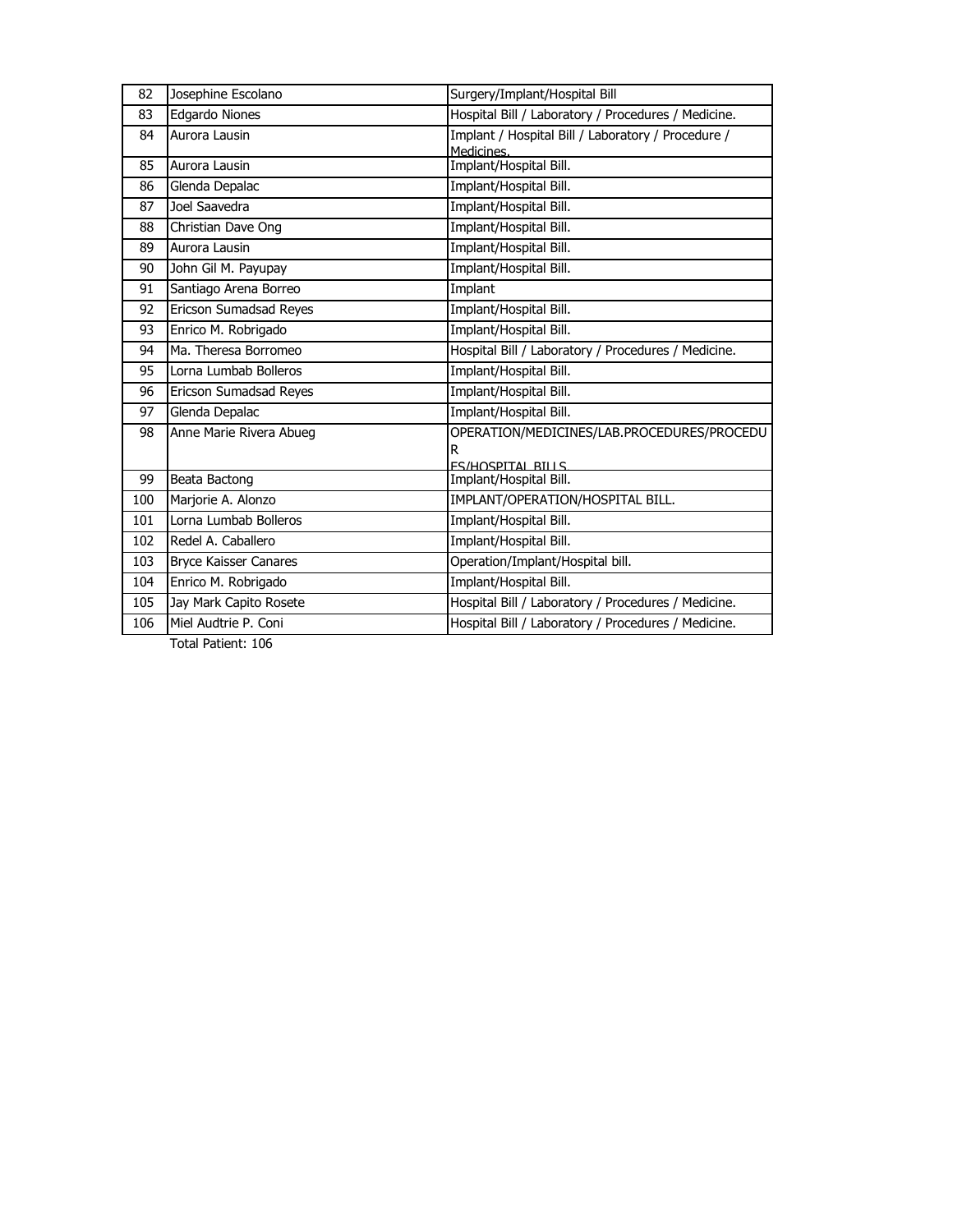

# PHILIPPINE ORTHOPEDIC CENTER

For the month of February year 2020

| No# | <b>Name of Patient</b>          | Assistance                                                       |
|-----|---------------------------------|------------------------------------------------------------------|
| 1   | John Renz Porquerino            | Injection / Hospital Bill.                                       |
| 2   | Arpel D. Jose                   | MEDICAL SUPPLIES/MEDICIENS.                                      |
| 3   | Ma. Theresa Borromeo            | Hospital Bill / Laboratory / Procedures / Medicine.              |
| 4   | Edgardo Mendoza Niones          | Hospital Bill / Laboratory / Procedures / Medicine.              |
| 5   | Dalisay Flores                  | Implant/Hospital Bill.                                           |
| 6   | Milagros Banigued Baluyot       | Implant/Hospital Bill.                                           |
| 7   | <b>Richard Roderos</b>          | <b>Hospital Bills</b>                                            |
| 8   | Estelita Gonzales               | Surgery/Implant/Hospital Bill                                    |
| 9   | Adelaida R. Oblenida            | Implant/Hospital Bill.                                           |
| 10  | Servillano Ortacio              | Implant/Hospital Bill.                                           |
| 11  | Sotera A. Pavia                 | Implant/Hospital Bill.                                           |
| 12  | Paulina Bumatay                 | Hospital bills.                                                  |
| 13  | Raylannie Mae Pajorito          | Implant/Hospital Bill.                                           |
| 14  | Jovita Delo Sarmiento           | Implant/Hospital Bill.                                           |
| 15  | Diana T. Adriano                | Hospital Bill / Laboratory / Procedures / Medicine.              |
| 16  | Harjie Mar Alegria              | Hospital Bill / Laboratory / Procedures / Medicine.              |
| 17  | Jover Agliones Caneta           | Hospital bills.                                                  |
| 18  | Edgardo Niones                  | <b>Hospital Bills</b>                                            |
| 19  | Amaze B. Capalad                | Laboratory/Procedures/Medicines.                                 |
| 20  | Danilo Cruz Bularan             | Implant/Hospital Bill.                                           |
| 21  | <b>Roy Flores</b>               | Implant/Hospital Bill.                                           |
| 22  | Dalisay Flores                  | Implant/Hospital Bill.                                           |
| 23  | Beata Bactong                   | Implant/Hospital Bill.                                           |
| 24  | Stephen Phortz Portillo         | Hospital Bill / Laboratory / Procedures / Medicine.              |
| 25  | Juan Lagramada                  | Implant/Hospital Bills.                                          |
| 26  | <b>Theodore Louis Morales</b>   | Implant/Hospital Bill.                                           |
| 27  | Jessie Capulong Jr              | Implant/Hospital Bill.                                           |
| 28  | Luzviminda Mogul Pagcaliwanagan | Implant/Hospital Bill.                                           |
| 29  | <b>Roy Flores</b>               | Implant/Hospital Bill.                                           |
| 30  | Edgardo Mendoza Niones          | Implant / Hospital Bill / Laboratory / Procedure /               |
| 31  | Joana Malabanan                 | Medicines.<br>Implant.                                           |
| 32  | Edgardo Mendoza Niones          | Hospital bills.                                                  |
| 33  | Beata Bactong                   | OPERATION/HOSPITAL BILLS                                         |
| 34  | Dalisay Flores                  | Implant/Hospital Bill.                                           |
| 35  | Ariel D. Alonzo                 | Implant / Hospital Bill / Laboratory / Procedure /               |
|     |                                 | Medicines.                                                       |
| 36  | Fernando M. Beltran             | Implant Procedures/Medicines/Hospital Bills,                     |
| 37  | Jayson T. Omayan                | Hospital Bill / Laboratory / Procedures / Medicine.              |
| 38  | Jeffrey Foster                  | Implant / Hospital Bills                                         |
| 39  | Francis Quebral Atutubo         | Implant / Hospital Bill / Laboratory / Procedure /<br>Medicines. |
| 40  | James Albert Bergonia           | Hospital Bill / Laboratory / Procedures / Medicine.              |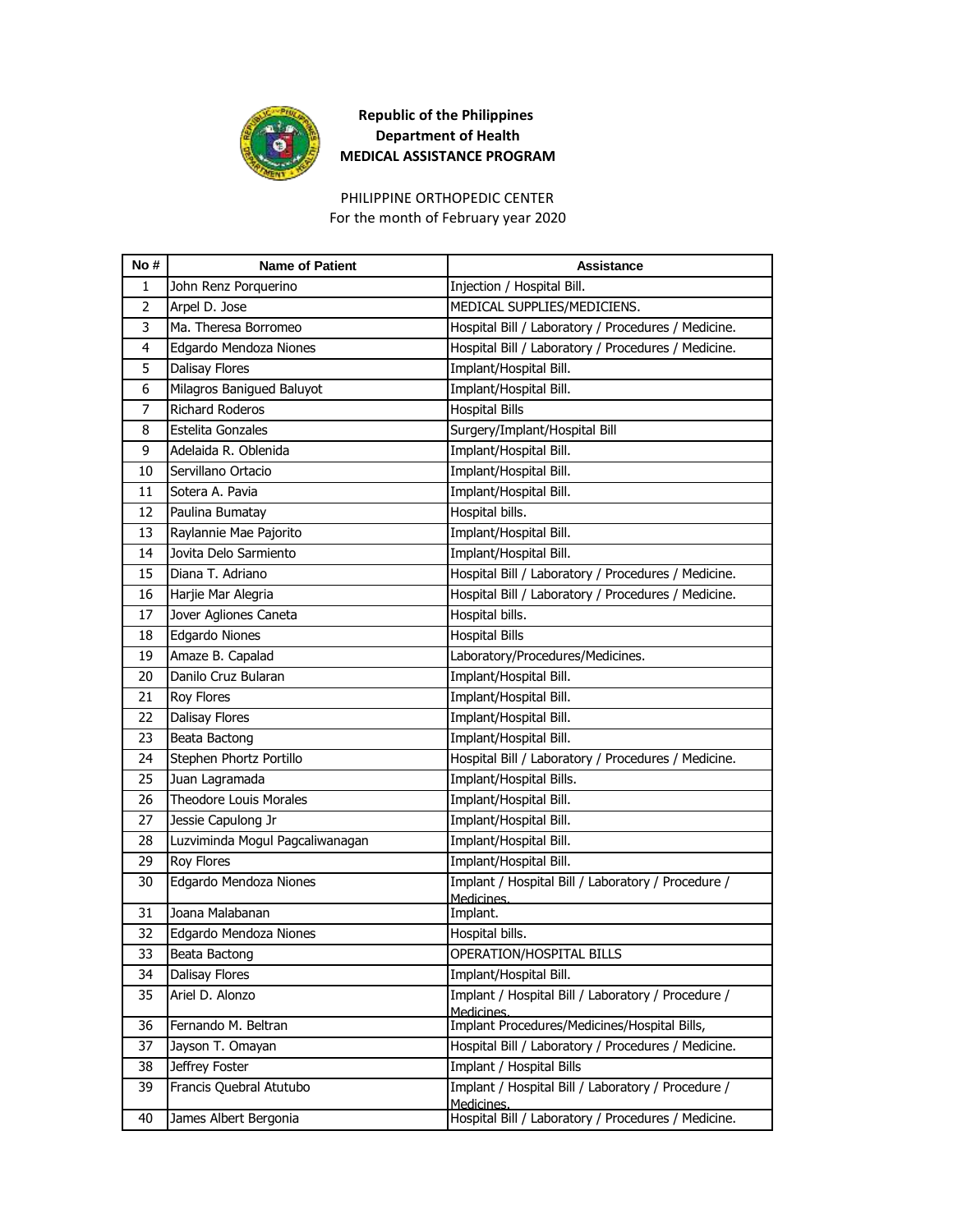| 41 | Ma. Theresa Borromeo         | Hospital Bill / Laboratory / Procedures / Medicine.                    |
|----|------------------------------|------------------------------------------------------------------------|
| 42 | Ralph Garlan Katipunan       | Implant/Hospital Bill.                                                 |
| 43 | Milagros Banigued Baluyot    | Implant / Hospital Bill / Laboratory / Procedure /<br>Medicines.       |
| 44 | Francis Quebral Atutubo      | Implant / Hospital Bill / Laboratory / Procedure /<br>Medicines.       |
| 45 | Jonarey Z. Hernandez         | Implant/Hospital Bill.                                                 |
| 46 | John Renz Porquerina         | Hospital bills.                                                        |
| 47 | Louise Viernes               | Hospital bills.                                                        |
| 48 | Leonida J. Matias            | Implant/Hospital Bill.                                                 |
| 49 | Ariel D. Alonzo              | IMPLANT/OPERATION/HOSPITAL BILL.                                       |
| 50 | Hadsohn Collihn Ruiz         | Hospital Bill / Laboratory / Procedures / Medicine.                    |
| 51 | Elma Macalanda Cruz          | Hospital Bill / Laboratory / Procedures / Medicine.                    |
| 52 | Leonardo Cardino Sr.         | <b>Medicines</b>                                                       |
| 53 | Lopito Marino                | Implant/Hospital Bill.                                                 |
| 54 | Dalisay Flores               | Implant                                                                |
| 55 | Concesa Ancheta              | Hospital Bill / Laboratory / Procedures / Medicine.                    |
| 56 | Eduardo Bitare               | IMPLANT/OPERATION/HOSPITAL BILL.                                       |
| 57 | Santiago Arena Borreo        | IMPLANT/OPERATION/HOSPITAL BILL.                                       |
| 58 | Diosdado Opague              | Operation/Hospital Bills.                                              |
| 59 | Danilo Cruz Bularan          | Implant / Hospital Bill / Laboratory / Medicine.                       |
| 60 | Maricar V. Belisario         | <b>Medicines</b>                                                       |
| 61 | Diosdado Opague              | Implant/Hospital Bill.                                                 |
| 62 | Fernando M. Beltran          | Implant/Hospital Bill.                                                 |
| 63 | Ronnie Calibuso Borbon       | Hospital Bill / Laboratory / Procedures / Medicine.                    |
| 64 | Kyle M. Treyes               | Implant/Hospital Bill.                                                 |
| 65 | Robert Batalla Viray         | Implant                                                                |
| 66 | Francis Quebral Atutubo      | Implant/Hospital Bill.                                                 |
|    |                              |                                                                        |
| 67 | Fernando M. Beltran          | Implant Assistance.                                                    |
| 68 | Althea Sky Marquez           | Laboratory/Procedures/Medicines.                                       |
| 69 | , dennis G. Dela Cruz        | Hospital bills.                                                        |
| 70 | Jomar Dela Cruz Tuma-ob      | Implant.                                                               |
| 71 | cristina S. Fernandez        | Implant Assistance.                                                    |
| 72 | Ariel D. Alonzo              | Hospital Bill / Laboratory / Procedures / Medicine.                    |
| 73 | Marivel Corre                | Laboratory/Procedures/Medicines.                                       |
| 74 | Eric Q. Abonitalla Jr.       | Implant                                                                |
| 75 | <b>Bryce Kaisser Canares</b> | Hospital Bill / Laboratory / Procedures / Medicine.                    |
| 76 | Marjorie A. Alonzo           | Implant/Hospital Bill.                                                 |
| 77 | Lorna Lumbab Bolleros        | Implant/Hospital Bill.                                                 |
| 78 | Ericson Sumadsad Reyes       | Hospital Bill / Laboratory / Procedures / Medicine.                    |
| 79 | Redel A. Caballero           | Operation/Hospital Bills/Implants.                                     |
| 80 | Nancy Omega Almodal          | Operation/Hospital Bills/Implants.                                     |
| 81 | Bryan Mark Daleon Maceren    | Implant                                                                |
| 82 | Ernesto L. Ricasa            | Operation / Hospital Bill / Medicine / Laboratory                      |
| 83 | Crisanto Calampiano Canezal  | Procedure.<br>Implant                                                  |
| 84 | Ryan Martin Cuevas           | Implant/Hospital Bill.                                                 |
| 85 | Hadsohn Collihn Ruiz         | BONE IMPLANT, HOSPITAL BILLS, LABORATORY<br>PROCEDURE.                 |
| 86 | Sylvia Gomez                 | Diagnostic & Lab. Procedures, Dialysis, Medicines &<br>Hospital Bills. |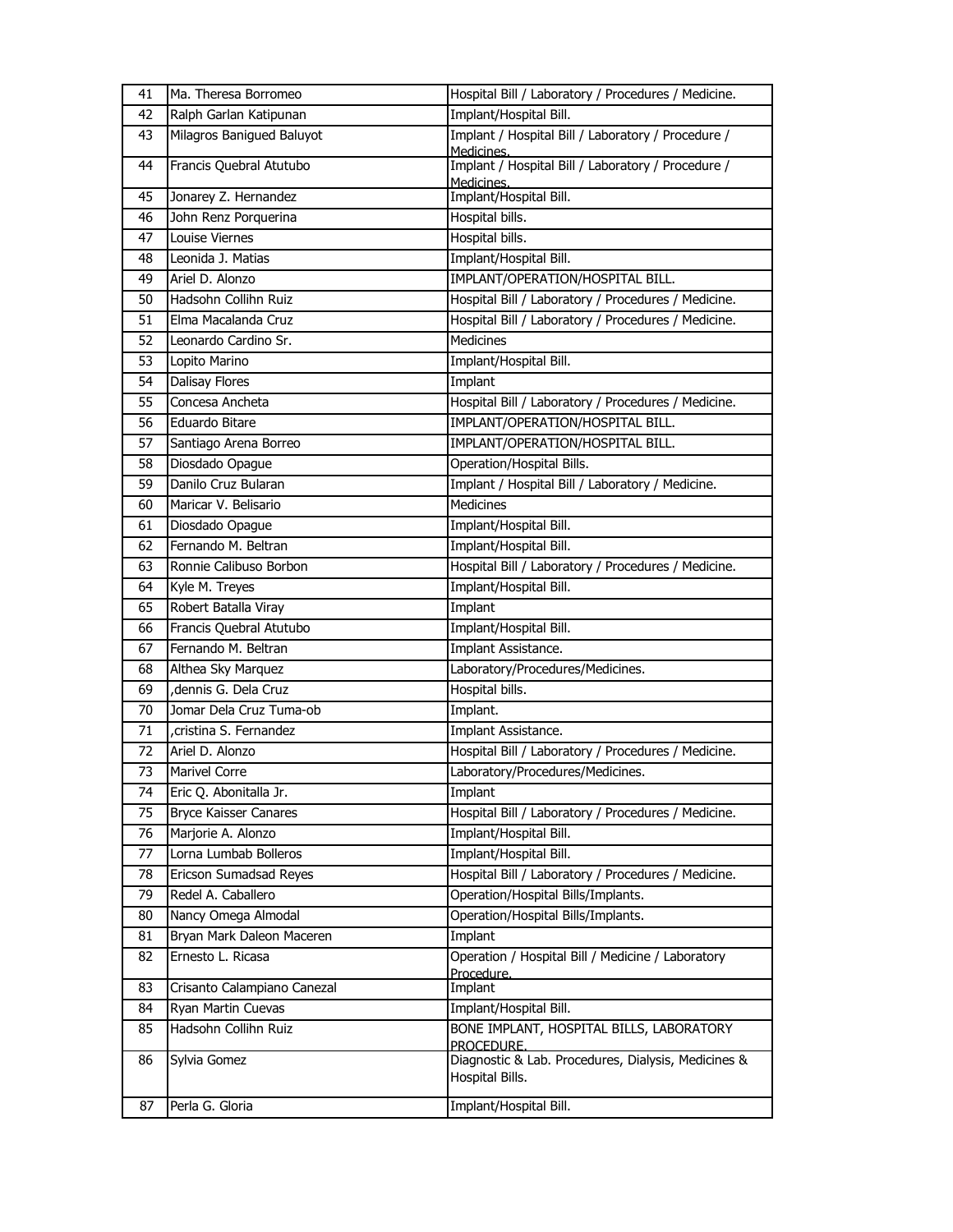| 88  | Ernesto L. Ricasa          | MEDICINES/SURGERY/LAB.PROCEDURES.                                 |
|-----|----------------------------|-------------------------------------------------------------------|
| 89  | Rolando Roldan Poblete     | IMPLANT/OPERATION/HOSPITAL BILL.                                  |
| 90  | Frederick Gevera Verunque  | IMPLANT/OPERATION/HOSPITAL BILL.                                  |
| 91  | Cresencio Alde Encila Jr.  | IMPLANT/OPERATION/HOSPITAL BILL.                                  |
| 92  | Jenny Tecson Cristobal     | IMPLANT/OPERATION/HOSPITAL BILL.                                  |
| 93  | Erwin Lopez Dalmacio       | IMPLANT/OPERATION/HOSPITAL BILL.                                  |
| 94  | Lorence Balangue Sunga     | IMPLANT/OPERATION/HOSPITAL BILL.                                  |
| 95  | Edilberto Valguna Villeza  | IMPLANT/OPERATION/HOSPITAL BILL.                                  |
| 96  | Jomar Dela Cruz Tuma-ob    | IMPLANT/OPERATION/HOSPITAL BILL.                                  |
| 97  | Pilipina Lontoc Siason     | IMPLANT/OPERATION/HOSPITAL BILL.                                  |
| 98  | Adolf Tesoro Bautista      | IMPLANT/OPERATION/HOSPITAL BILL.                                  |
| 99  | Roy Flores                 | 1 SET PROXIMAL FEMORAL LOCK PLATE W/ LOCKING<br>SCREW (TITANIUM). |
| 100 | Jonathan Batalla           | Physical Theraphy / Hospital Bill / Medicines.                    |
| 101 | Josephine Escalano         | Implant / Hospital Bill / Laboratory / Procedure /<br>Medicines.  |
| 102 | Gilberto Yadao             | Implant / Hospital Bill / Laboratory / Procedure /<br>Medicines.  |
| 103 | Ricardo Geroda             | Implant/Hospital Bill.                                            |
| 104 | Ariel Capanas              | Implant/Hospital Bill.                                            |
| 105 | Jomarie T. Linaja          | Implant / Hospital Bill / Laboratory / Procedure /<br>Medicines.  |
| 106 | Ronnie Calibuso Borbon     | <b>OPERATION/HOSPITAL BILLS</b>                                   |
| 107 | Virgilia Reyes             | Implant / Hospital Bill / Laboratory / Procedure /<br>Medicines.  |
| 108 | Christian Dave Ong         | Implant / Hospital Bill / Laboratory / Procedure /<br>Medicines.  |
| 109 | Erwin Lopez Dalmacio       | Operation, Laboratory and Medicine                                |
| 110 | Lance Elliote De Guzman    | Hospital Bill / Laboratory / Procedures / Medicine.               |
| 111 | Lorna Lumbab Bolleros      | Implant/Hospital Bill.                                            |
| 112 | Ryan Martin Cuevas         | Implant / Hospital Bill / Laboratory / Procedure /<br>Medicines.  |
| 113 | Lorence Balangue Sunga     | Hospital Bill / Laboratory / Procedures / Medicine.               |
| 114 | Raymond Jay B. Abino       | Implant / Hospital Bill / Laboratory / Procedure /<br>Medicines.  |
| 115 | Flocerfida Quiogue Fraylon | Diagnostic Procedure / Hospital Bill / Medicines /<br>Laboratory. |
| 116 | Shiela C. Dayo             | Implant / Hospital Bill / Laboratory / Procedure /<br>Medicines.  |
| 117 | Danilo Cruz Bularan        | Implant / Hospital Bill / Laboratory / Procedure /<br>Medicines.  |
| 118 | Fernando M. Beltran        | Implant / Hospital Bill / Laboratory / Procedure /<br>Medicines.  |
| 119 | Ma. Theresa Borromeo       | Implant/Hospital Bill.                                            |
| 120 | Jomar Dela Cruz Tuma-ob    | Implant / Hospital Bill / Laboratory / Procedure /<br>Medicines.  |
| 121 | Pilipina Lontoc Siason     | Implant / Hospital Bill / Laboratory / Procedure /<br>Medicines.  |
| 122 | Adolf Tesoro Bautista      | Implant/Hospital Bill.                                            |
| 123 | Barbara Dela Vega          | Implant/Hospital Bill.                                            |
| 124 | Erwin Lopez Dalmacio       | Implant/Hospital Bill.                                            |
| 125 | Lorence Balangue Sunga     | Implant/Hospital Bill.                                            |
| 126 | Hector V. Nillos           | Implant/Hospital Bill.                                            |
| 127 | Francis Quebral Atutubo    | Implant/Hospital Bill.                                            |
| 128 | Milagros Banigued Baluyot  | Implant/Hospital Bill.                                            |
| 129 | Jenny Tecson Cristobal     | Implant/Hospital Bill.                                            |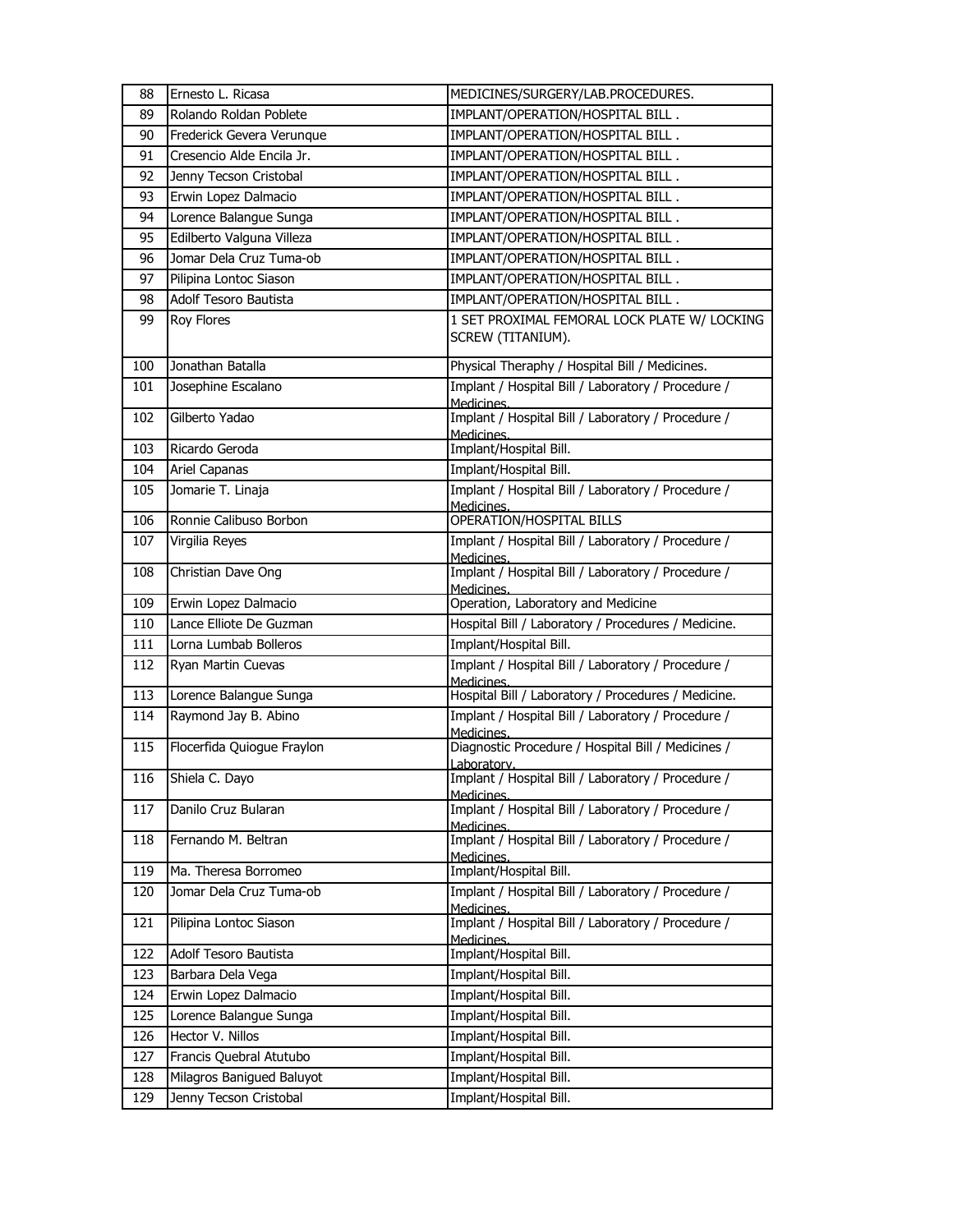| 130 | Ronnie Calibuso Borbon        | Implant / Hospital Bill / Laboratory / Procedure /<br>Medicines. |
|-----|-------------------------------|------------------------------------------------------------------|
| 131 | Diosdado Opague               | Implant / Hospital Bill / Laboratory / Procedure /<br>Medicines. |
| 132 | Ariel D. Alonzo               | Implant / Hospital Bill / Laboratory / Procedure /<br>Medicines. |
| 133 | Pilipina Lontoc Siason        | Implant / Hospital Bill / Laboratory / Procedure /<br>Medicines. |
| 134 | Joel D. Francisco             | Implant / Hospital Bill / Laboratory / Procedure /<br>Medicines. |
| 135 | Reden Q. Valenzuela           | Hospital Bill / Laboratory / Procedures / Medicine.              |
| 136 | Lyssa Castellejos             | Hospital Bill / Laboratory / Procedures / Medicine.              |
| 137 | Joana Malabanan               | IMPLANT/PROCEDURE.                                               |
| 138 | Redel A. Caballero            | Implant / Hospital Bill / Laboratory / Procedure /<br>Medicines. |
| 139 | Marvin M. Daria               | Hospital bills.                                                  |
| 140 | Barbara Dela Vega             | Implant / Hospital Bill / Laboratory / Procedure /<br>Medicines. |
| 141 | Rolando Roldan Poblete        | Implant / Hospital Bill / Laboratory / Procedure /<br>Medicines. |
|     |                               | HOSPITAL                                                         |
| 142 | Oscar Jhon De Luna            | BILLS/PROCEDURES/SUPPLIES/MEDICINES/LAB.PROC                     |
|     |                               | ED URES/DIAGNOSTIC PROCEDURES<br>HOSPITAL                        |
| 143 | Laarvi Alzona                 | BILLS/PROCEDURES/SUPPLIES/MEDICINES/LAB.PROC                     |
|     |                               | ED LIRES/DIAGNOSTIC PROCEDURES                                   |
| 144 | Hans Matthew Dc. Mabitag      | Hospital Bill / Laboratory / Procedures / Medicine.              |
| 145 | Mary Rose Tatoy               | HOSPITAL BILLS/PROCEDURES.                                       |
| 146 | Rosalie Apostol               | Laboratory/Procedures/Medicines.                                 |
| 147 | Robert Batalla Viray          | Implant/Hospital Bill.                                           |
| 148 | Erwin Lopez Dalmacio          | Implants Hospital Bills Medicines/ Laboratory.                   |
| 149 | Frederick Gevera Verunque     | Implant/Hospital Bill.                                           |
| 150 | Cresencio Alde Encila Jr.     | Implant/Hospital Bill.                                           |
| 151 | Lorence Balangue Sunga        | Implant/Hospital Bill.                                           |
| 152 | <b>Bernard Jorico</b>         | Implant/Hospital Bill.                                           |
| 153 | Saturnina Regresado           | Hospital bills.                                                  |
| 154 | Francisco Lagman              | Hospital Bill / Laboratory / Procedures / Medicine.              |
| 155 | Allan Guillermo Marasigan Jr. | Implant/Hospital Bill.                                           |
| 156 | Redel A. Caballero            | TOTAL HIP ARTHROPLASTY CEMENTLESS CERAMIC 1<br>SET.              |
| 157 | Aldrine Dalit                 | IMPLANT/HOSPITAL BILLS/MEDICINES/LABORATORY<br>PROCEDURES.       |
| 158 | Ryan Martin Cuevas            | Implant                                                          |
| 159 | Christian Dave Ong            | IMPLANT / OPERATION.                                             |
| 160 | Christian Dave Ong            | Implant/Hospital Bill.                                           |
| 161 | Enrico M. Robrigado           | Implant/Hospital Bill.                                           |
| 162 | Sherwin Marquez               | Implant/Hospital Bill.                                           |
| 163 | Danilo Cruz Bularan           | Implant/Hospital Bill.                                           |
| 164 | Fernando M. Beltran           | Implant/Hospital Bill.                                           |
| 165 | Francis Quebral Atutubo       | Hospital Bill / Laboratory / Procedures / Medicine.              |
| 166 | Adolf Tesoro Bautista         | Implant/Hospital Bill.                                           |
| 167 | Christian Dave Ong            | Hospital Bill / Laboratory / Procedures / Medicine.              |
| 168 | Ariel D. Alonzo               | Implant/Hospital Bill.                                           |
| 169 | Pilipina Lontoc Siason        | Implant/Hospital Bill.                                           |
| 170 | Joana Malabanan               | Hospital Bill / Laboratory / Procedures / Medicine.              |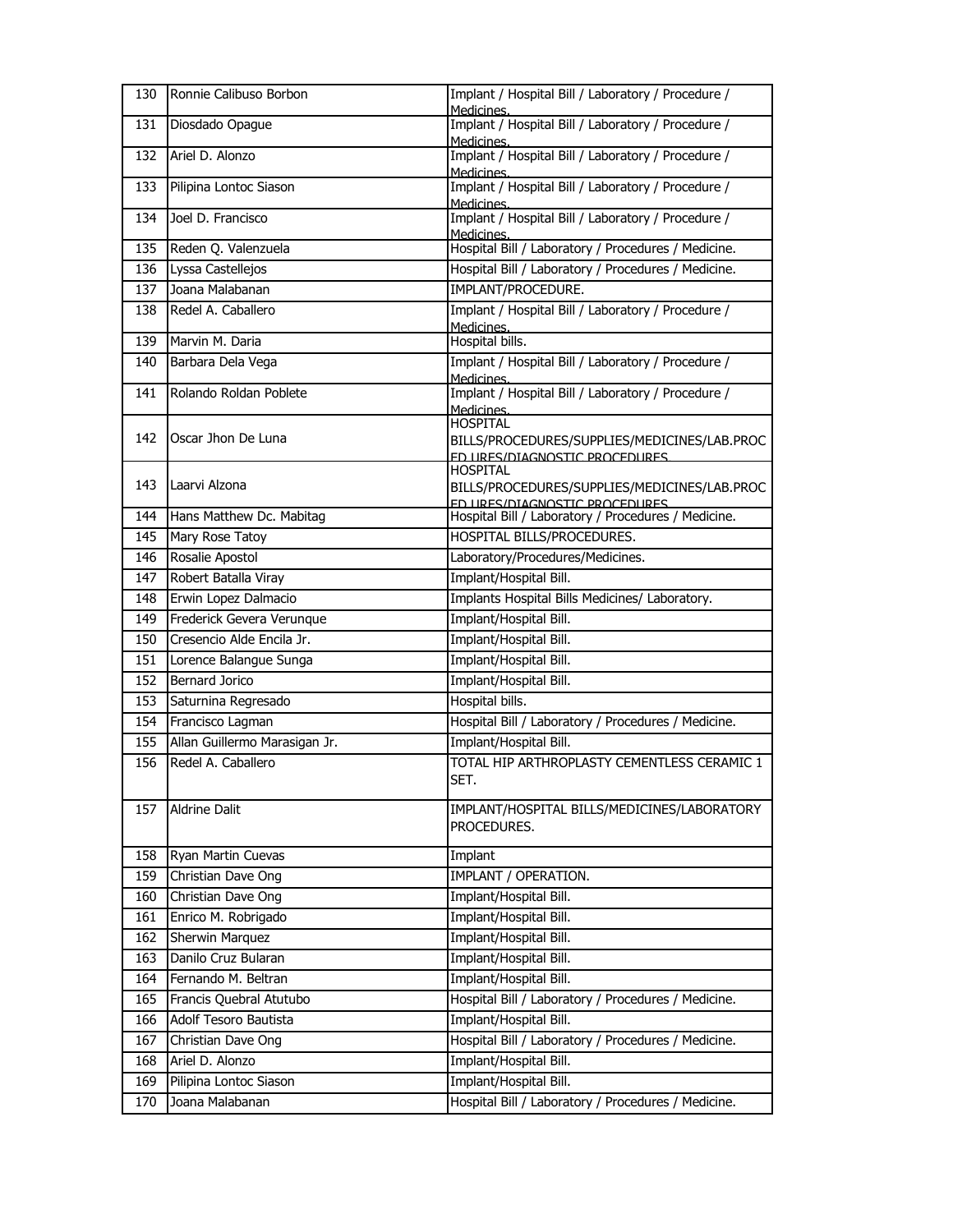| 171 | Erwin Lopez Dalmacio      | Implant/Hospital Bill.                              |
|-----|---------------------------|-----------------------------------------------------|
| 172 | Christiane L. Galero      | Operation / Hospital Bill / Medicine / Laboratory   |
|     |                           | Procedure.                                          |
| 173 | Jenny Tecson Cristobal    | Implant/Hospital Bill.                              |
| 174 | Robert Formeloza          | Operation/Hospital Bills.                           |
| 175 | Elma Macalanda Cruz       | Surgery/Implant/Hospital Bill                       |
| 176 | Pilipina Lontoc Siason    | Surgery/Implant/Hospital Bill                       |
| 177 | Mark Joseph Pizaro        | Hospital Bill / Laboratory / Procedures / Medicine. |
| 178 | Lorence Balangue Sunga    | Implant/Hospital Bill.                              |
| 179 | Carollee Gonzales Ishkawa | Chemotherapy & Medicines                            |
| 180 | Mark Joseph Pizaro        | HOSPITAL BILLS/PROCEDURES.                          |
| 181 | Francis Quebral Atutubo   | IMPLANT / SURGERY / HOSPITAL BILLS.                 |
| 182 | Jesy Usero Ramos          | Implant/Hospital Bills.                             |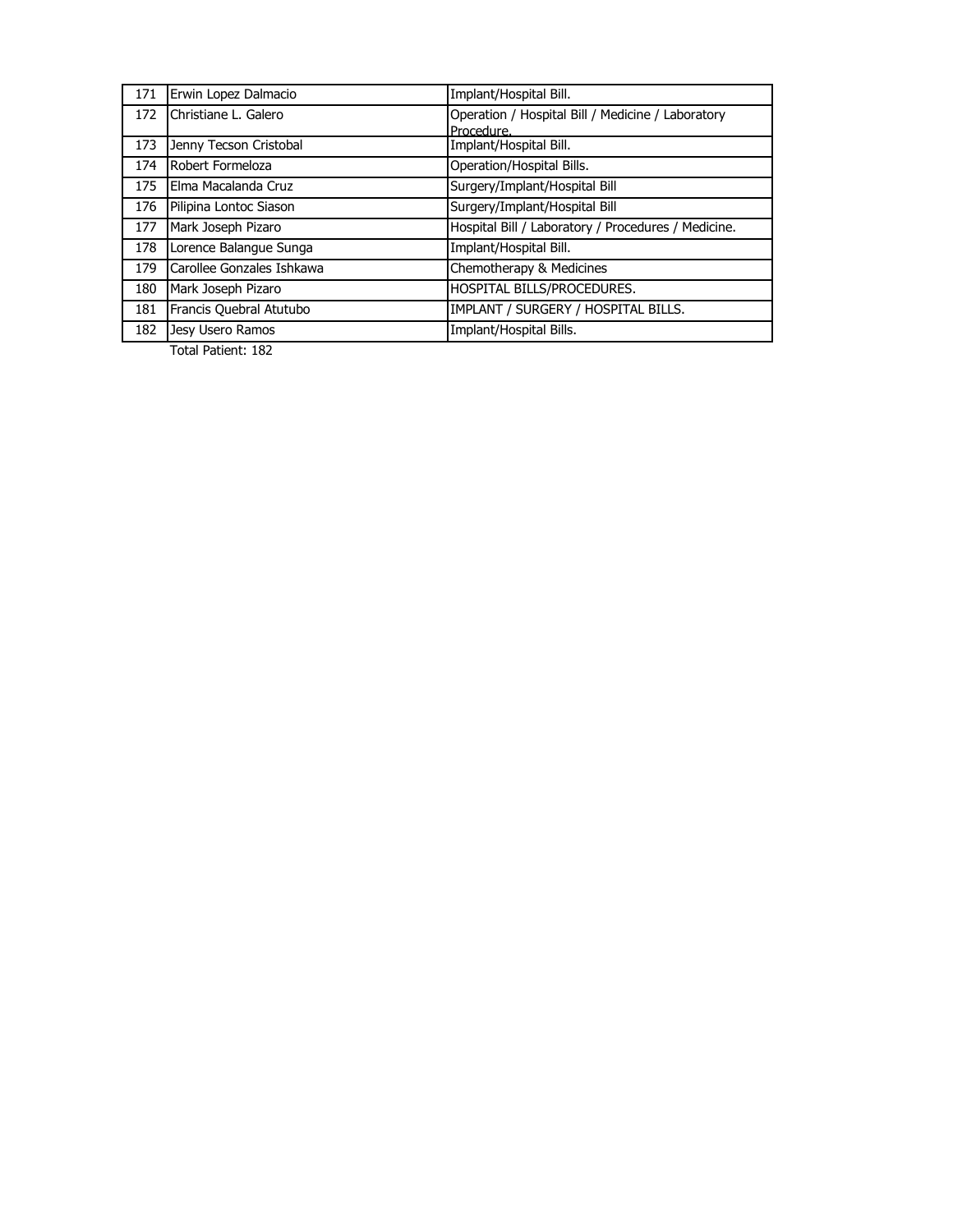

For the month of March year 2020 PHILIPPINE ORTHOPEDIC CENTER

| No#            | <b>Name of Patient</b>          | Assistance                                                             |
|----------------|---------------------------------|------------------------------------------------------------------------|
| 1              | Mark Jayson D. Tolentino        | Implant / Hospital Bill / Laboratory / Medicine.                       |
| $\overline{2}$ | Ryan Martin Cuevas              | Implant/Hospital Bill.                                                 |
| 3              | Rudy Afable Jr                  | METAL PLATE/PROCEDURES.                                                |
| 4              | Joseph R. Quides                | Hospital Bill / Laboratory / Procedures / Medicine.                    |
| 5              | Joana Malabanan                 | Hospital Bill / Laboratory / Procedures / Medicine.                    |
| 6              | Mark Jayson D. Tolentino        | Diagnostic Procedure/ Laboratory Procedures/                           |
|                |                                 | Medicines/<br>Hosnital Rill                                            |
| 7              | Barbara Dela Vega               | Implant/Hospital Bill.                                                 |
| 8              | Rolando Roldan Poblete          | Implant/Hospital Bill.                                                 |
| 9              | Enrico M. Robrigado             | Implant Operation/Medicines/Laboratory/Hospital bill.                  |
| 10             | Jenny Tecson Cristobal          | Implant Procedures/Medicines/Hospital Bills,                           |
| 11             | Manuel Galendez                 | HOSPITAL BILL / LABORATORY / MEDICINES /<br>OPERATION.                 |
| 12             | Ricardo Geroda                  | Laboratory/Procedures/Medicines.                                       |
| 13             | Feliciano Galupe                | Implant/Hospital Bill.                                                 |
| 14             | Zack Alison Rolen Liwag         | Hospital Bill / Laboratory / Procedures / Medicine.                    |
| 15             | Raizen John L. Veloria          | Hospital Bill / Laboratory / Procedures / Medicine.                    |
| 16             | Nicole Bauzon Palma             | Implant/Hospital Bill.                                                 |
| 17             | Barbara Dela Vega               | Implant/Hospital Bill.                                                 |
| 18             | Sonny Jade S. Cajes             | Implant/Hospital Bill.                                                 |
| 19             | Colleen Marie Plata Yebra       | Hospital Bill / Laboratory / Procedures / Medicine.                    |
| 20             | Allan Guillermo Marasigan Jr.   | Implant/Hospital Bill.                                                 |
| 21             | Federico J. Villados            | Implant/Hospital Bill.                                                 |
| 22             | Raulito Juan Ilagan             | Hospital Bill / Laboratory / Procedures / Medicine.                    |
| 23             | <b>Dalisay Flores</b>           | Hospital Bill / Laboratory / Procedures / Medicine.                    |
| 24             | Roy Flores                      | Laboratory/Procedures/Medicines.                                       |
| 25             | Mark Jayson D. Tolentino        | Diagnostic & Lab. Procedures, Dialysis, Medicines &<br>Hospital Bills. |
| 26             | Kheana Venturina                | Xray/Laboratory/Medicine/Pulmonary Medicine.                           |
| 27             | Lolita Nagtalon                 | Implant/Hospital Bill.                                                 |
| 28             | Jose Espiritu                   | Implant/Hospital Bill.                                                 |
| 29             | Janexsei Mari R. Delgado        | Hospital bills / Medicines.                                            |
| 30             | Danilo Cruz Bularan             | Implant/Hospital Bill.                                                 |
| 31             | Luzviminda Mogul Pagcaliwanagan | Implant/Hospital Bill.                                                 |
| 32             | <b>Theodore Louis Morales</b>   | Implant/Hospital Bill.                                                 |
| 33             | Jessie Capulong Jr.             | Implant/Hospital Bill.                                                 |
| 34             | Jenny Tecson Cristobal          | IMPLANT/OPERATION/HOSPITAL BILL.                                       |
| 35             | Jeffrey Foster                  | IMPLANT/OPERATION/HOSPITAL BILL.                                       |
| 36             | Milagros Banigued Baluyot       | Operation/Hospital Bills.                                              |
| 37             | Francis Quebral Atutubo         | IMPLANT/OPERATION/HOSPITAL BILL.                                       |
| 38             | Marlita Espiritu Galupe         | Implant/Hospital Bill.                                                 |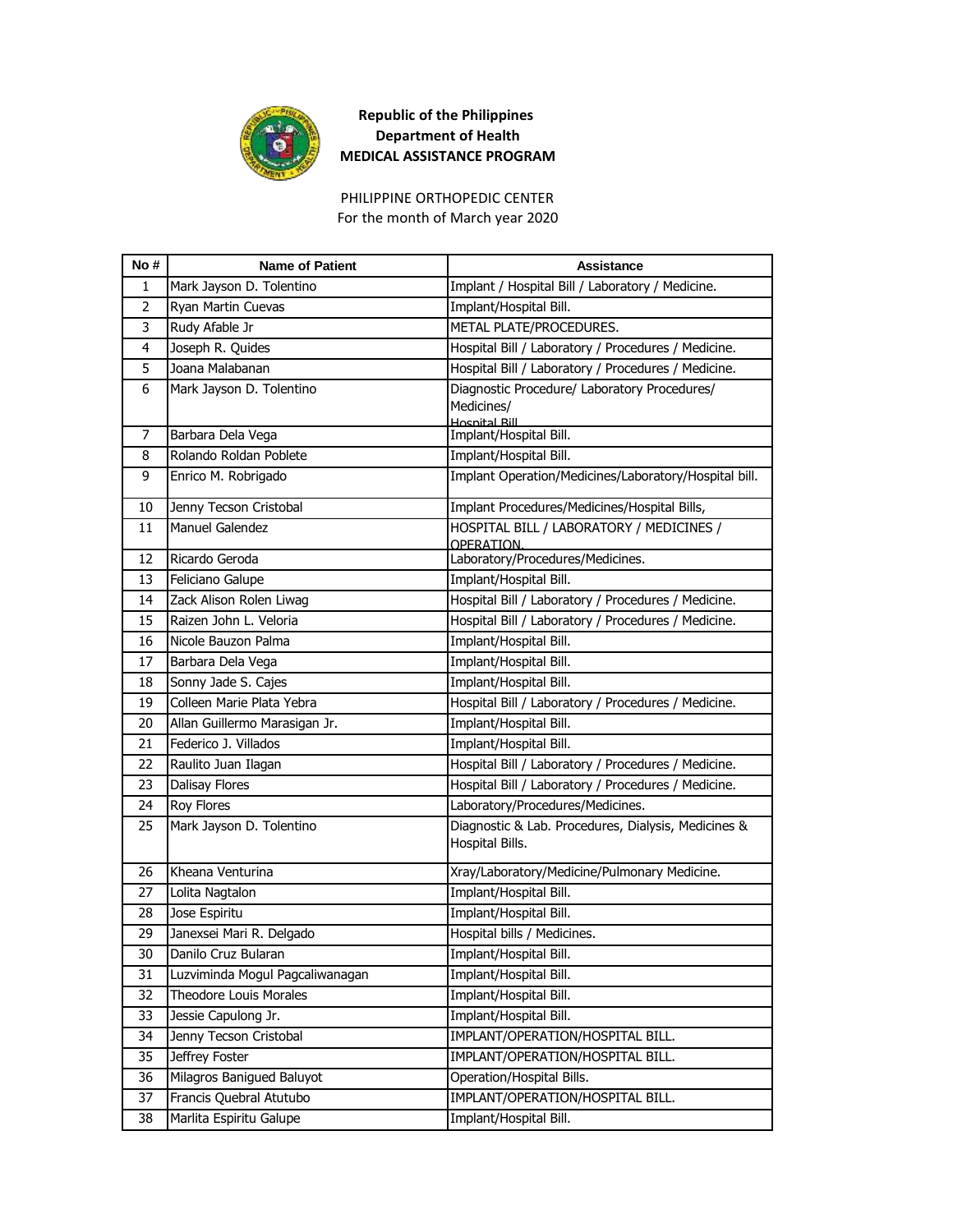| 39 | Ronnie Calibuso Borbon     | Hospital Bill / Laboratory / Procedures / Medicine.                         |
|----|----------------------------|-----------------------------------------------------------------------------|
| 40 | Jayson T. Omayan           | Implant/Hospital Bill.                                                      |
| 41 | Frederick Gevera Verunque  | IMPLANT/OPERATION/HOSPITAL BILL.                                            |
| 42 | John Ace Barnachea Dismaya | Implant/Hospital Bill.                                                      |
| 43 | Erwin Lopez Dalmacio       | IMPLANT/OPERATION/HOSPITAL BILL.                                            |
| 44 | Diosdado Opague            | IMPLANT/OPERATION/HOSPITAL BILL.                                            |
| 45 | Fernando M. Beltran        | Hospital Bill / Laboratory / Procedures / Medicine.                         |
| 46 | Jason Omayan               | Implant/Hospital Bill.                                                      |
| 47 | Raymond Jay B. Abino       | Implant/Hospital Bill.                                                      |
| 48 | Federico J. Villados       | IMPLANT/HOSPITAL BILLS/MEDICINES/LABORATORY<br>PROCEDURES.                  |
| 49 | Barbara Dela Vega          | IMPLANT/HOSPITAL BILLS/MEDICINES/LABORATORY<br>PROCEDURES.                  |
| 50 | Joel Villarena Basco,      | IMPLANT/HOSPITAL BILLS/MEDICINES/LABORATORY<br>PROCEDURES.                  |
| 51 | Salvador Carpizo Datuin    | Implant/Hospital Bill.                                                      |
| 52 | Frederick Gevera Verunque  | IMPLANT/HOSPITAL BILLS/MEDICINES/LABORATORY<br>PROCEDURES.                  |
| 53 | Dalisay Flores             | Implant/Hospital Bill.                                                      |
| 54 | Ryan Martin Cuevas         | Implant/Hospital Bill.                                                      |
| 55 | Buenaflor P. Morado        | Hopsital bill/Medicines/Laboratory tests/Metal Implant.                     |
| 56 | Dalisay Flores             | Hospital Bill / Laboratory / Procedures / Medicine.                         |
| 57 | Raulito Juan Ilagan        | Hospital Bill / Laboratory / Procedures / Medicine.                         |
| 58 | Rodel M. Lingon            | Implant                                                                     |
| 59 | Almon Ric G. Sunga         | Hospital Bill / Laboratory / Procedures / Medicine.                         |
| 60 | Sherwin Marquez            | Hospital Bill / Laboratory / Procedures / Medicine.                         |
| 61 | Joel D. Francisco          | Hospital Bill / Laboratory / Procedures / Medicine.                         |
| 62 | Aurora Lausin              | LAB.PROCEDURES/MEDICINES/IMPLANT/PROCEDURE<br>S/<br>HOSPITAL BILLS          |
| 63 | Erwin Lopez Dalmacio       | Hospital Bill, Implant, Medicines                                           |
| 64 | Frederick Gevera Verunque  | Hospital Bill, Implant, Medicines                                           |
| 65 | Marjorie A. Alonzo         | Hospital Bill, Implant, Medicines                                           |
| 66 | Joel Cunanan               | Hospital Bill / Laboratory / Procedures / Medicine.                         |
| 67 | Arnold P. Atencio          | Diagnostic Procedure/ Laboratory Procedures/<br>Medicines/<br>Hosnital Rill |
| 68 | <b>Sherwin Marquez</b>     | Implant/Hospital Bill.                                                      |
| 69 | Imelda Goduco Mendoza      | IMPLANT/HOSPITAL BILLS/MEDICINES/LABORATORY<br>PROCEDURES.                  |
| 70 | Ryan Martin Cuevas         | IMPLANT/HOSPITAL BILLS/MEDICINES/LABORATORY<br>PROCEDURES.                  |
| 71 | Macario Florano            | Diagnostic & Lab. Procedures, Dialysis, Medicines &<br>Hospital Bills.      |
| 72 | Rudy Afable Jr             | METAL PLATE/HOSPITAL BILL/LABORATORY.                                       |
| 73 | Crispin Salazar Acuna      | Hospital Bill, Implant, Medicines                                           |
| 74 | Lorence Balangue Sunga     | Hospital Bill, Implant, Medicines                                           |
| 75 | Bernard Virador Jokico     | Hospital Bill, Implant, Medicines                                           |
| 76 | Maricar Victorio Belisario | Hospital Bill / Laboratory / Procedures / Medicine.                         |
| 77 | Arnold P. Atencio          | Hospital Bill / Laboratory / Procedures / Medicine.                         |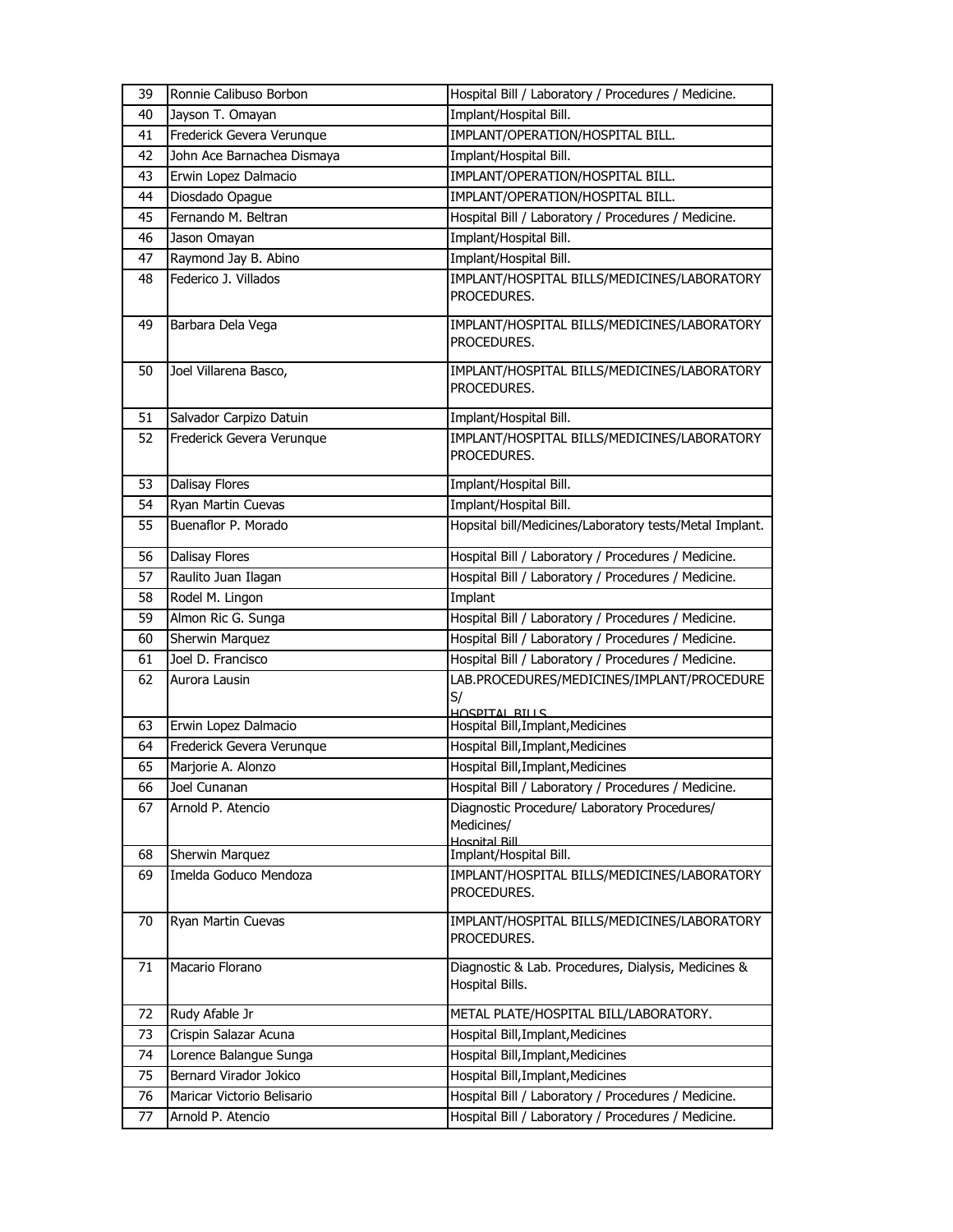| 78  | Robert Batalla Viray          | Implant/Hospital Bill.                                           |
|-----|-------------------------------|------------------------------------------------------------------|
| 79  | Lorence Balangue Sunga        | Operation / Laboratory Procedures / Biopsy                       |
| 80  | Jomar O. Tumaob               | Operation / Laboratory Procedures / Biopsy                       |
| 81  | Marjorie A. Alonzo            | Operation / Laboratory Procedures / Biopsy                       |
| 82  | Rodel M. Lingon               | Implant                                                          |
| 83  | Joel V. Basco Ii              | <b>OPERATION</b>                                                 |
| 84  | Bryan M. Lorilla              | IMPLANT / OPERATION.                                             |
| 85  | Federico J. Villados          | <b>OPERATION</b>                                                 |
| 86  | Moses Myrell Lorilla          | Implant Operation/Medicines/Laboratory/Hospital bill.            |
| 87  | Lucia Pamintuan               | Implant/Hospital Bill.                                           |
| 88  | Gerald Deniega                | Medicines                                                        |
| 89  | Arnold P. Atencio             | Hospital Bill / Laboratory / Procedures / Medicine.              |
| 90  | Rodel M. Lingon               | Implant / Hospital Bill / Laboratory Procedure /<br>Medicine.    |
| 91  | Arnold P. Atencio             | Implant/Hospital Bill.                                           |
| 92  | Rodel M. Lingon               | Implat / Hospital Bill/ Medicines / Laboratory /<br>Procedure.   |
| 93  | Raulito I. Ilagan             | Implant/Hospital Bill.                                           |
| 94  | John Ace Barnachea Dismaya    | Implant / Hospital Bill / Laboratory / Procedure /<br>Medicines. |
| 95  | Nicole Bauzon Palma           | Implant / Hospital Bill / Laboratory / Procedure /<br>Medicines. |
| 96  | Virginia C. Carlos            | Implant / Hospital Bill / Laboratory / Procedure /<br>Medicines. |
| 97  | Emilio S. Tacad               | Implant / Hospital Bill / Laboratory / Procedure /<br>Medicines. |
| 98  | Jayson T. Omayan              | Implant / Hospital Bill / Laboratory / Medicine.                 |
| 99  | Emma Eugenio,,                | Implant.                                                         |
| 100 | Arnold Atencio                | <b>IMPLANT / OPERATION.</b>                                      |
| 101 | Encarnacion M. Jallores       | Implant/Hospital Bill.                                           |
| 102 | Lolita Nagtalon               | IMPLANT / OPERATION.                                             |
| 103 | Thelma Rondon                 | Hospital Bill / Laboratory Procedures / Medicines                |
| 104 | Elizabeth B. Esta             | Implant                                                          |
| 105 | Lolita Nagtalon               | Hospital Bill / Laboratory / Procedures / Medicine.              |
| 106 | Arnold P. Atencio             | Implant / Hospital Bill / Laboratory / Procedure /<br>Medicines. |
| 107 | Ryan Martin Cuevas            | Implant                                                          |
| 108 | Allan Guillermo Marasigan Jr. | Implat / Hospital Bill/ Medicines / Laboratory /<br>Procedure.   |
| 109 | John Ace Barnachea Dismaya    | Implant/Hospital Bill.                                           |
| 110 | Mae Trinidad Gavas            | Hospital Bill / Laboratory / Procedures / Medicine.              |
| 111 | Rossky Belita Barque          | Implant / Hospital Bill / Laboratory / Procedure /<br>Medicines. |
| 112 | Cresencio Alde Encila         | Implant / Hospital Bill / Laboratory / Procedure /<br>Medicines. |
| 113 | Loida Saranilla               | Implant / Hospital Bill / Laboratory / Procedure /<br>Medicines. |
| 114 | Rynnleigh Mathieu Monticalvo  | Laboratory/Procedures/Medicines.                                 |
| 115 | Zenaida Delmendo.             | Hospital Bill / Laboratory / Procedures / Medicine.              |
| 116 | Gamelyn Cabungcal             | Implant / Hospital Bill / Laboratory Procedure /<br>Medicine.    |
| 117 | Mamerto G. Banez              | Hospital Bill / Laboratory / Procedures / Medicine.              |
| 118 | Arnold P. Atencio             | Operation / Hospital Bill / Medicine / Laboratory<br>Procedure.  |
| 119 | Arnold P. Atencio             | Implant / Hospital Bill / Laboratory / Procedure /<br>Medicines. |
| 120 | Richard Medina,               | Implant / Surgery.                                               |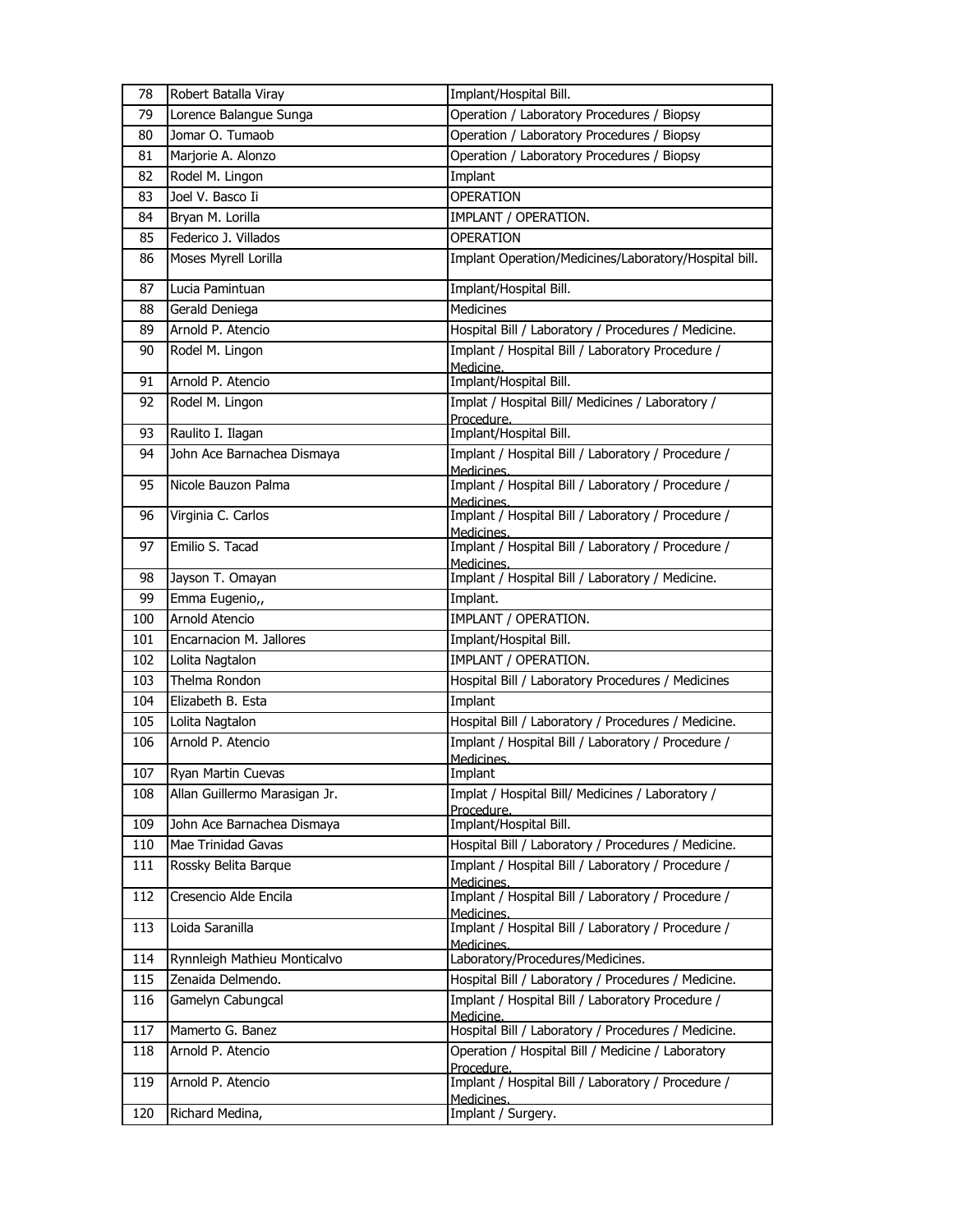| 121 | Cristina Ancanan                | Implant / Surgery.                                                     |
|-----|---------------------------------|------------------------------------------------------------------------|
| 122 | Alberto Gonzales                | Implant / Surgery.                                                     |
| 123 | <b>Theodore Louis Morales</b>   | Implant / Surgery.                                                     |
| 124 | <b>Marivel Corre</b>            | Implant / Surgery.                                                     |
| 125 | Ricardo Geroda                  | Diagnostic & Lab. Procedures, Dialysis, Medicines &<br>Hospital Bills. |
| 126 | Kelvin Denzel Hassamal Creencia | Chemotherapy & Medicines                                               |
| 127 | <b>Bryce Kaisser Canares</b>    | Implant / Hospital Bill / Laboratory / Procedure /<br>Medicines.       |
| 128 | Marjorie A. Alonzo              | Implant / Hospital Bill / Laboratory / Procedure /<br>Medicines.       |
| 129 | Krishena Rose Uy                | Implant / Hospital Bill / Laboratory / Procedure /<br>Medicines.       |
| 130 | Joel D. Francisco               | Implant/Hospital Bill.                                                 |
| 131 | Jessie Capulong Jr.             | Implant/Hospital Bill.                                                 |
| 132 | Melinda Daez                    | Implant/Hospital Bill.                                                 |
| 133 | Feliciano E. Galupe             | Implant / Hospital Bill / Laboratory / Procedure /<br>Medicines.       |
| 134 | <b>Theodore Louis Morales</b>   | Implant / Hospital Bill / Laboratory / Procedure /<br>Medicines.       |
| 135 | Jovit Francisco                 | Implant / Hospital Bill / Laboratory / Procedure /<br>Medicines.       |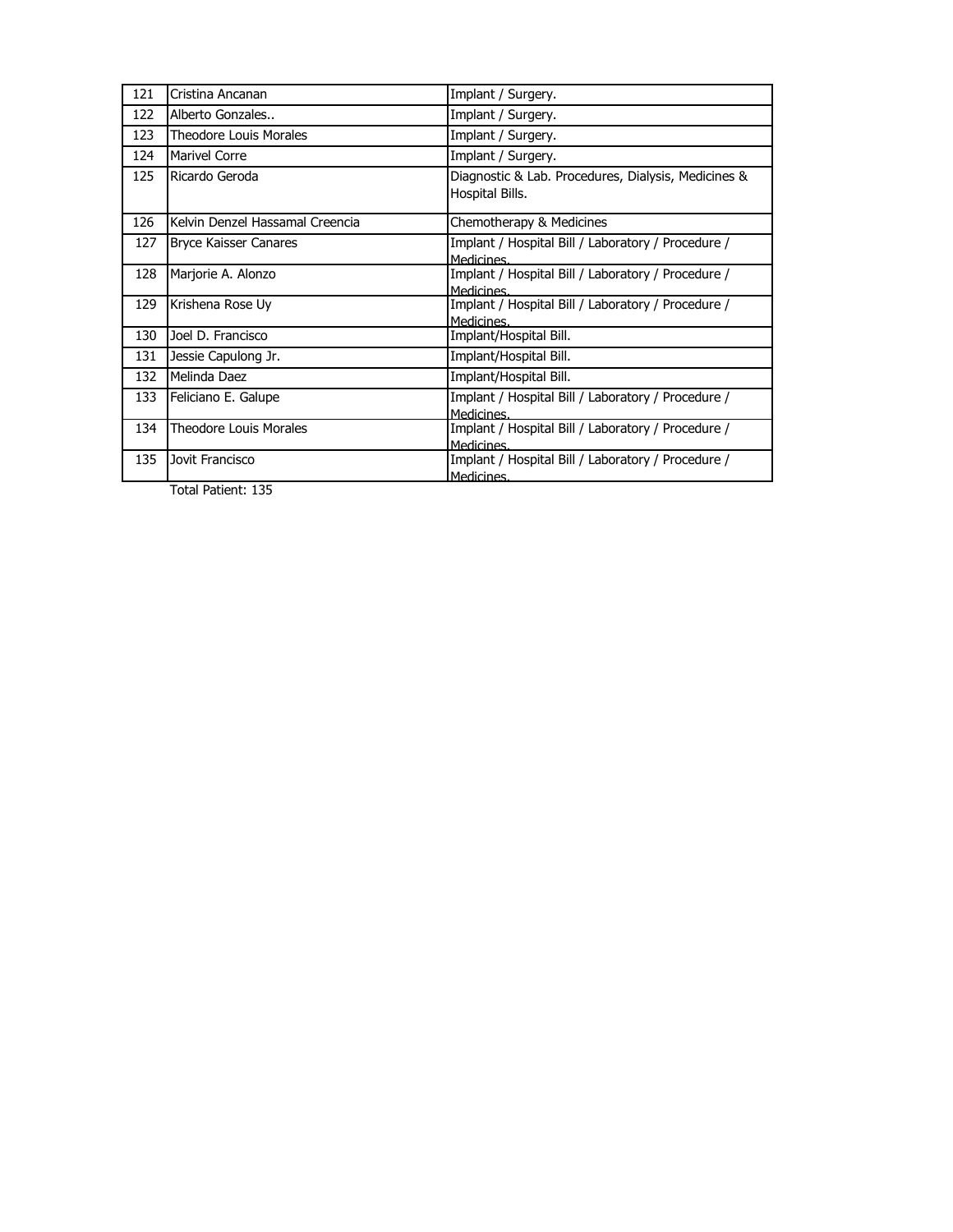

For the month of April year 2020 PHILIPPINE ORTHOPEDIC CENTER

| No #           | <b>Name of Patient</b>    | <b>Assistance</b>                                                                    |
|----------------|---------------------------|--------------------------------------------------------------------------------------|
| $\mathbf{1}$   | Sherwin Marquez           | Implants and Hospital bills                                                          |
| $\overline{2}$ | Aurora Lausin             | HOSPITAL BILL.                                                                       |
| 3              | Eduardo Bitare            | Implant / Surgery / Hospital Bills                                                   |
| 4              | James Albert Bergonia     | Implant, Surgery, Hospital Bill.                                                     |
| 5              | Ricardo Geroda            | Hospital Bill / Laboratory / Procedures / Medicine.                                  |
| 6              | Corazon Antonio Bacarro   | HOSPITAL BILL.                                                                       |
| $\overline{7}$ | Ericson Sumadsad Reyes    | Implant, Surgery, Hospital Bill.                                                     |
| 8              | Nancy Omega Almodal       | IMPLANT / SURGERY / HOSPITAL BILLS.                                                  |
| 9              | Erwin Lopez Dalmacio      | Implant, Surgery, Hospital Bill.                                                     |
| 10             | Ronnie Calibuso Borbon    | Implant, Surgery, Hospital Bill.                                                     |
| 11             | Frederick Gevera Verungue | Implant, Surgery, Hospital Bill.                                                     |
| 12             | Jeffrey Foster            | Implant, Surgery, Hospital Bill.                                                     |
| 13             | Jenny Tecson Cristobal    | Implant, Surgery, Hospital Bill.                                                     |
| 14             | Hadsohn Collihn Ruiz      | IMPLANT / SURGERY / HOSPITAL BILLS.                                                  |
| 15             | Cresencio Alde Encila     | IMPLANT / SURGERY / HOSPITAL BILLS.                                                  |
| 16             | Rolando C. Yumol          | IMPLANT / SURGERY / HOSPITAL BILLS.                                                  |
| 17             | Santiago Arena Borreo     | IMPLANT / SURGERY / HOSPITAL BILLS.                                                  |
| 18             | Leonardo Cardino Sr.      | CHEMOTHERAPY/CHEMO DRUGS                                                             |
| 19             | Francis Quebral Atutubo   | Implant, Surgery, Hospital Bill.                                                     |
| 20             | Redel A. Caballero        | Implant, Surgery, Hospital Bill.                                                     |
| 21             | Feliciano Galupe          | Implant, Surgery, Hospital Bill.                                                     |
| 22             | <b>Roy Flores</b>         | Implant, Surgery, Hospital Bill.                                                     |
| 23             | Milagros Banigued Baluyot | Implant, Surgery, Hospital Bill.                                                     |
| 24             | Beata Bactong             | Implant, Surgery, Hospital Bill.                                                     |
| 25             | Ryan Martin Cuevas        | Implant Surgery/Open Distal Femur w/Intraticular                                     |
| 26             | Jefferson T. Dela Cruz    | Extension Left/Hospital Bill.<br>Hospital Bill / Laboratory / Procedures / Medicine. |
|                |                           |                                                                                      |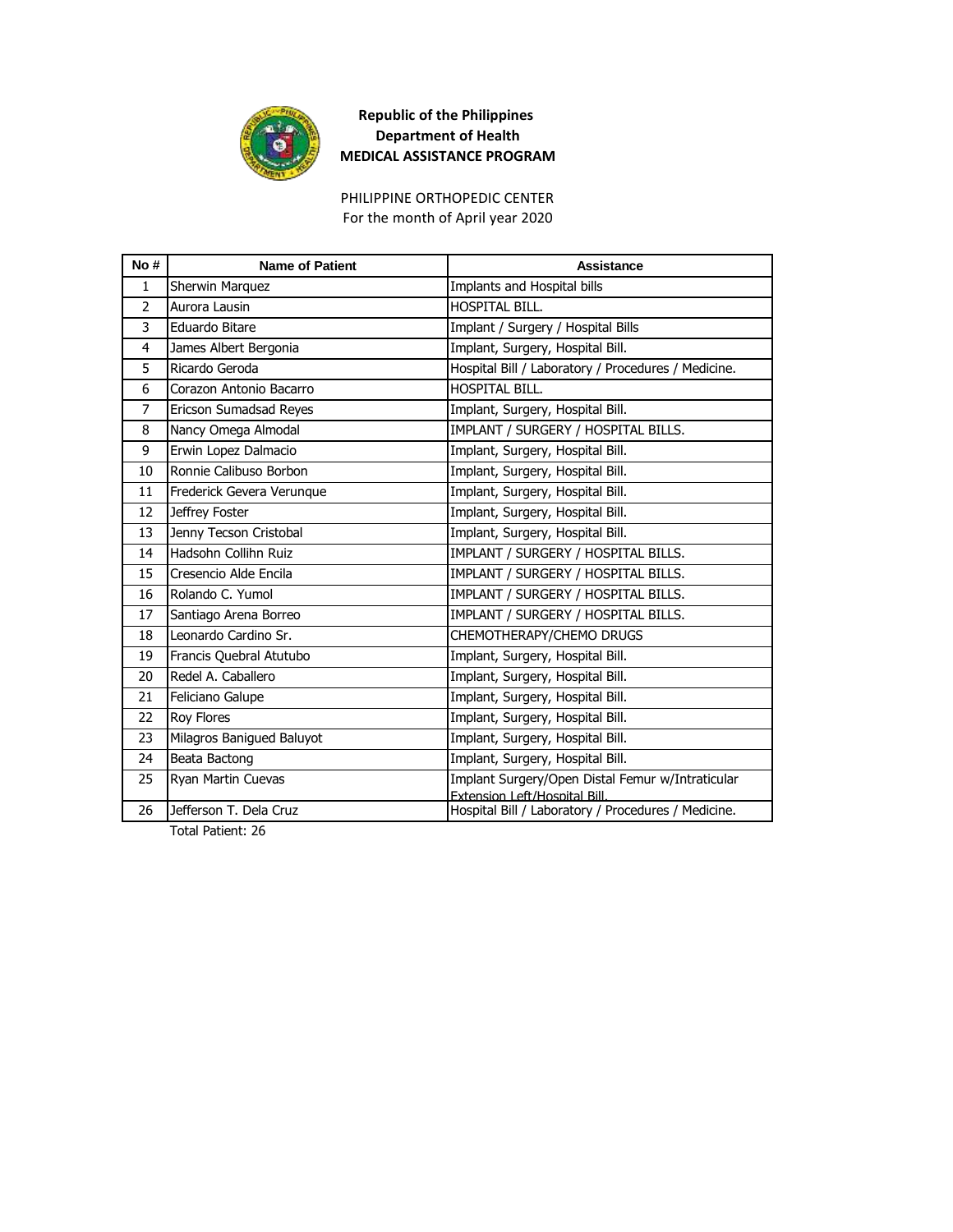

For the month of May year 2020 PHILIPPINE ORTHOPEDIC CENTER

| No#            | <b>Name of Patient</b>      | Assistance                                                                |
|----------------|-----------------------------|---------------------------------------------------------------------------|
| 1              | Orlando O. Gagarin          | HOSPITAL BILL.                                                            |
| $\overline{2}$ | Judy Kaye Gacusan           | Body Jacket                                                               |
| 3              | Sonciana Tenedero           | <b>Medicines</b>                                                          |
| 4              | Mark Anthony Calica Tanghal | Hospital Bill / Laboratory / Procedures / Medicine.                       |
| 5              | Mark Anthony Calica Tanghal | Hospital bills.                                                           |
| 6              | Gloria Japale               | Hospital bills.                                                           |
| $\overline{7}$ | Nancy Omega Almodal         | Hospital Bill / Laboratory / Procedures / Medicine.                       |
| 8              | <b>Eleonor Asuncion</b>     | MRI/MEDICINES.                                                            |
| 9              | Gloria Japale               | Hospital bills.                                                           |
| 10             | Benjie Gabasa               | Implant.                                                                  |
| 11             | Kim L. Dimaunahan           | IMPLANT/HOSPITAL BILLS/MEDICINES/LABORATORY<br>PROCEDURES.                |
| 12             | Mariel A. Maglipas          | 3. Chemotherapy / Hospital Bill / Laboratory /<br>Procedures / Medicines. |
| 13             | Ronald M. Loto              | Hospital Bill / Laboratory / Procedures / Medicine.                       |
| 14             | Jason Omayan                | <b>HOSPITAL</b><br>BILLS/MEDICINES/LAB.PROCEDURES/IMPLANT.                |
| 15             | Federico J. Villados        | implant/hospital bills/surgery.                                           |
| 16             | Crispin Salazar Acuna       | implant/hospital bills/surgery.                                           |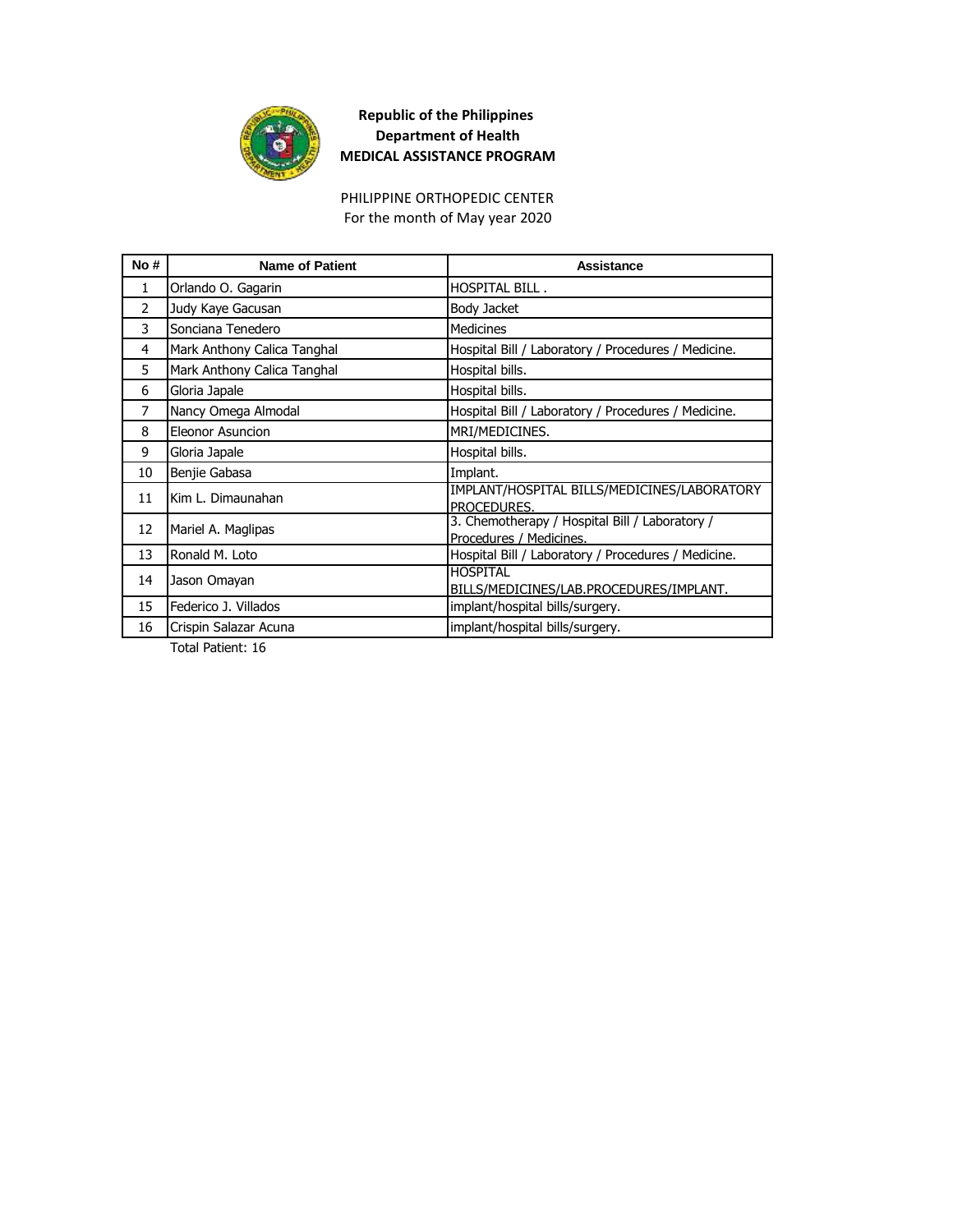

PHILIPPINE ORTHOPEDIC CENTER For the month of June year 2020

| No#           | <b>Name of Patient</b>           | Assistance                                                                   |
|---------------|----------------------------------|------------------------------------------------------------------------------|
| $\mathbf{1}$  | Maricar Victorio Belisario       | Implant/Hospital Bill.                                                       |
| $\mathcal{P}$ | Fernando M. Beltran              | Surgery/Implant/Hospital Bill                                                |
| 3             | Justin Azriel Caddarao           | Implant / Hospital Bill / Laboratory / Procedure /<br>Medicines.             |
| 4             | Maricar Victorio Belisario       | Implant / Hospital Bill / Laboratory / Procedure /<br>Medicines.             |
| 5             | Ronnie E. Ogayre                 | Hospital Bill / Laboratory Procedures / Medicines                            |
| 6             | Federico J. Villados             | Implant / Hospital Bill / Laboratory / Procedure /<br>Medicines.             |
| 7             | Federico J. Villados             | Implant/Hospital Bill.                                                       |
| 8             | Jayson G. Ramos                  | Laboratory/Procedures/Medicines.                                             |
| 9             | Aurelia Aguino Domingo           | Laboratory/Procedures/Medicines.                                             |
| 10            | Jerry S. Gabriel                 | HOSPITAL BILL/XRAY/LABORATORY PROCEDURES<br>AND MEDICINES.                   |
| 11            | Greta O. Lim                     | Laboratory/Procedures/Medicines.                                             |
| 12            | Ines O. Givera                   | OPERATION/MEDICINES.                                                         |
| 13            | Cesar Royo                       | Hospital Bill / Laboratory / Procedures / Medicine.                          |
| 14            | Rhodora Santos.                  | <b>Medicines</b>                                                             |
| 15            | Henny Ortega Donor               | IMPLANT/OPERATION/HOSPITAL BILL                                              |
| 16            | Jaylord C. Santos                | <b>Medicines</b>                                                             |
| 17            | Ronnie E. Ogayre                 | OPERATION/MEDICAL PROCEDURES/HOSPITAL<br>BILL/LABORATORY PROCEDURE/MEDICINE. |
| 18            | Henry O. Donor                   | Implant / Hospital Bill / Laboratory / Procedure /<br>Medicines.             |
| 19            | Karlwin Angelo Nicholas Fernando | Implant / Hospital Bill / Laboratory / Procedure /<br>Medicines.             |
| 20            | Federico J. Villados             | Implant / Hospital Bill / Laboratory / Procedure /<br>Medicines.             |
| 21            | Roger Gajudo                     | X-RAY/LABORATORY PROCEDURE.                                                  |
| 22            | Dalisay Flores                   | SURGERY/IMPLANT/HOSPITAL BILLS.                                              |
| 23            | Joana Malabanan                  | Implant / Hospital Bill / Laboratory / Procedure /<br>Medicines.             |
| 24            | Timothy James Alvarez            | Implant / Hospital Bill / Laboratory / Procedure /<br>Medicines.             |
| 25            | Jullie Ann Palacios              | Implant / Hospital Bill / Laboratory / Procedure /<br>Medicines.             |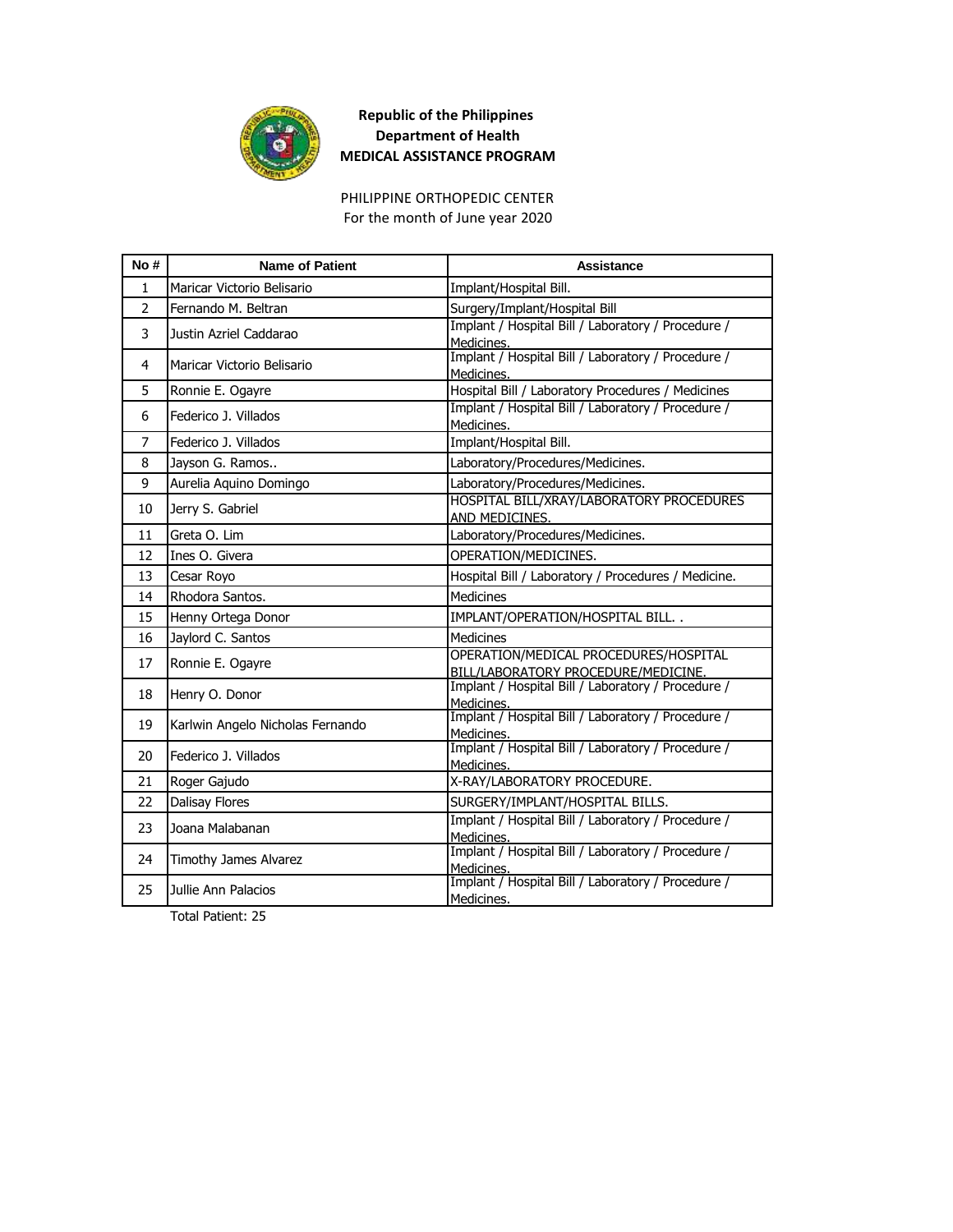

PHILIPPINE ORTHOPEDIC CENTER For the month of July year 2020

| No#            | <b>Name of Patient</b>           | <b>Assistance</b>                                                                    |
|----------------|----------------------------------|--------------------------------------------------------------------------------------|
| 1              | Julie Bhe C. Amparo              | Hospital Bill / Laboratory / Procedures / Medicine.                                  |
| $\overline{2}$ | Jessie G. Olesco                 | X-RAY.                                                                               |
| 3              | Sabina L. Promentilla            | <b>Medicines</b>                                                                     |
| 4              | Ronnie E. Ogayre                 | Implant / Hospital Bill / Laboratory / Procedure /<br>Medicines.                     |
| 5              | Julie Bhe C. Amparo              | Implant / Hospital Bill / Laboratory / Procedure /<br>Medicines.                     |
| 6              | Jayco S. Jamora                  | Implant / Hospital Bill / Laboratory / Procedure /<br>Medicines.                     |
| 7              | Karlwin Angelo Nicholas Fernando | Hospital Bill / Laboratory / Procedures / Medicine.                                  |
| 8              | Rogelio Delfin Llobrera          | Hospital bills / Medicines.                                                          |
| 9              | Jayco S. Jamora                  | Implants / Hospital Bills / Medicines.                                               |
| 10             | Rufina C. Sumulong               | Implant/Procedures/Laboratory                                                        |
| 11             | Rogelio Delfin Llobrera          | Implants / Hospital Bills / Medicines.                                               |
| 12             | Loida Saranilla                  | Implant / Hospital Bill / Laboratory / Procedure /<br>Medicines.                     |
| 13             | Ryan Mendones                    | Implant / Hospital Bill / Laboratory / Procedure /<br>Medicines.                     |
| 14             | Rogelio Delfin Llobrera          | Implant / Hospital Bill / Laboratory / Procedure /<br>Medicines.                     |
| 15             | Ronnie E. Ogayre                 | Implant / Hospital Bill / Laboratory / Procedure /<br>Medicines.                     |
| 16             | <b>Glenn Teves</b>               | Implant / Hospital Bill / Laboratory / Procedure /<br>Medicines.                     |
| 17             | Ronnie E. Ogayre                 | Hospital Bill / Laboratory / Procedures / Medicine.                                  |
| 18             | Khalil Denverxon Bernales        | Operation / Hospital Bill / Medicine / Laboratory<br>Procedure.                      |
| 19             | Natividad Doblon                 | Hospital Bill / Laboratory / Procedures / Medicine.                                  |
| 20             | Jeonathan Labrador               | Operation/Implant/Hospital bill.                                                     |
| 21             | Rincess Gregorio.                | <b>Medicines</b>                                                                     |
| 22             | John Aaron Ancajas               | <b>Medicines</b>                                                                     |
| 23             | Henny Ortega Donor               | Implant/Hospital Bill.                                                               |
| 24             | Federico J. Villados             | Operation / Hospital Bill / Medicine / Laboratory<br>Procedure.                      |
| 25             | Ronnie E. Ogayre                 | Hospital Bill / Laboratory / Procedures / Medicine.                                  |
| 26             | Josephine Castillo Quizon        | Hospital Bill / Laboratory / Procedures / Medicine.                                  |
| 27             | Salvador Carpizo Datuin          | Implant / Hospital Bill / Laboratory / Procedure /                                   |
| 28             | Josephine Castillo Quizon        | Medicines.<br>Diagnostic & Lab. Procedures, Dialysis, Medicines &<br>Hospital Bills. |
| 29             | Mark Anthony Calica Tanghal      | Hospital bills.                                                                      |
| 30             | Elizabeth Concepcion             | Xray/Laboratory/Procedures.                                                          |
| 31             | Felix D. Velenzuela              | Implant / Hospital Bill / Laboratory / Procedure /<br>Medicines.                     |
| 32             | Samuel O. Cabug-os               | Hospital Bill / Laboratory / Procedures / Medicine.                                  |
| 33             | Robert Pendon                    | IMPLANT/PROCEDURE.                                                                   |
| 34             | Ralph E. Talaue                  | Operation / Hospital Bill / Medicine / Laboratory<br>Procedure.                      |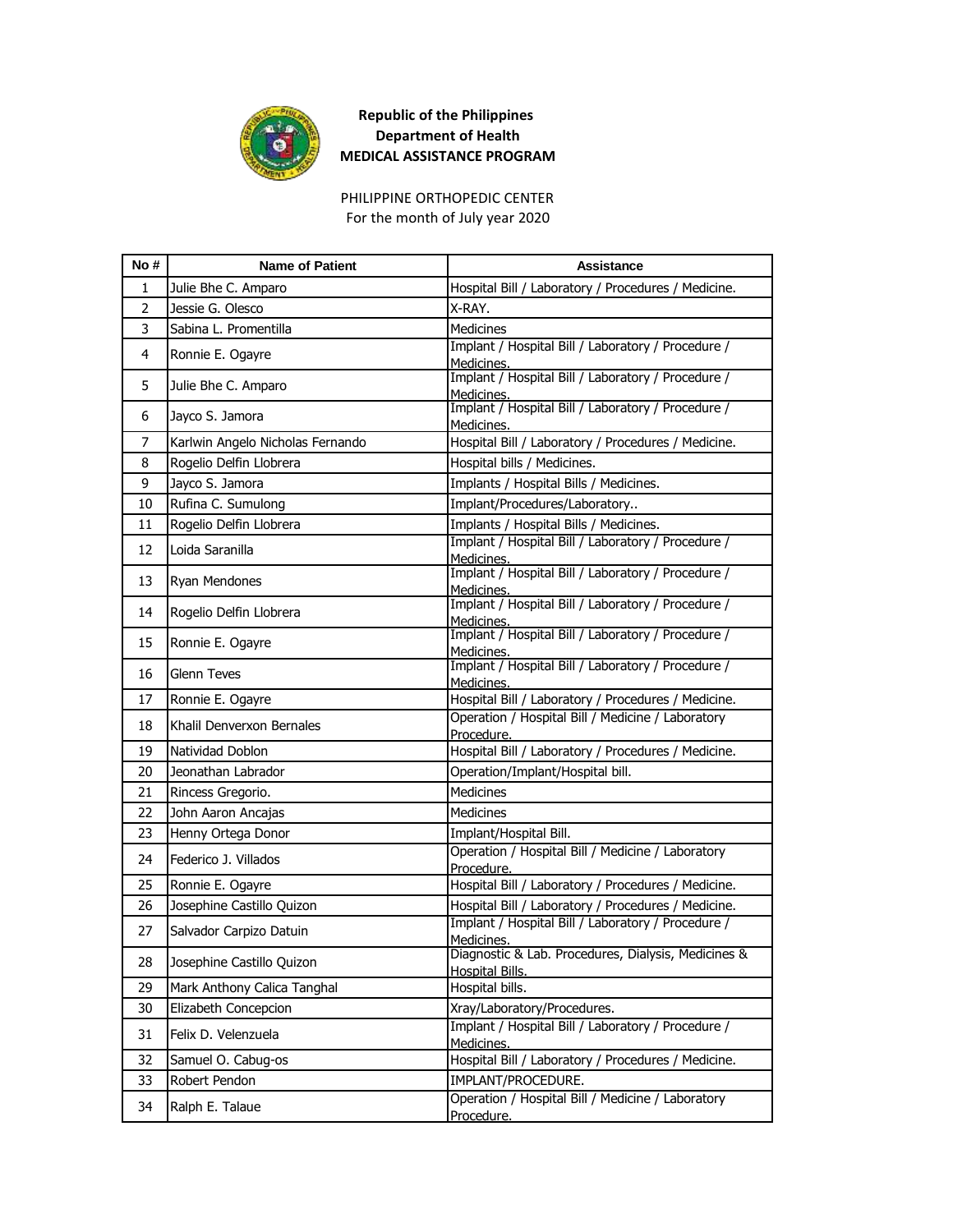| 35 | Felix Valenzuela             | Implant Assistance.                                                           |
|----|------------------------------|-------------------------------------------------------------------------------|
| 36 | <b>Adolf Tesoro Bautista</b> | Implant / Hospital Bill / Laboratory / Procedure /<br>Medicines.              |
| 37 | Jeonathan Labrador           | Implant / Hospital Bill / Laboratory / Procedure /<br>Medicines.              |
| 38 | Virginita Romero Silagan     | Implant / Hospital Bill / Laboratory / Procedure /<br>Medicines.              |
| 39 | Rogelio Delfin Llobrera      | Implant / Hospital Bill / Laboratory / Procedure /<br>Medicines.              |
| 40 | Joel Samera                  | Implant/Hospital Bills.                                                       |
| 41 | Oliver C. Feliciano          | Diagnostic & Lab. Procedures, Dialysis, Medicines &<br>Hospital Bills.        |
| 42 | Josephine Castillo Quizon    | Implant/Hospital Bill.                                                        |
| 43 | Julie Bhe C. Amparo          | Implant / Hospital Bill / Laboratory / Procedure /<br>Medicines.              |
| 44 | Leo C. Del Socorro           | /HOSPITLA BILL/BIOPSY LABORATORIES/MEDICINE.                                  |
| 45 | Melanie A. Valdez,           | Medicines                                                                     |
| 46 | Rogelio Delfin Llobrera      | Hospital Bill / Laboratory Procedures / Medicines                             |
| 47 | Maricar Victorio Belisario   | Implant / Hospital Bill / Laboratory / Procedure /<br>Medicines.              |
| 48 | Jan Ernest Olesco            | IMPLANT/OPERATION/HOSPITAL BILL.                                              |
| 49 | Luis B. Sanay Jr.            | Laboratory/Procedures.                                                        |
| 50 | Henny Ortega Donor           | Implant / Hospital Bill / Laboratory / Procedure /<br>Medicines.              |
| 51 | Ronnie E. Ogayre             | Hospital Bill / Laboratory / Procedures / Medicine.                           |
| 52 | Jayco S. Jamora              | Implant/Hospital Bills.                                                       |
| 53 | Raymond Jay B. Abino         | Surgery/Implant/Hospital Bill                                                 |
| 54 | Ronnie E. Ogayre             | Implant / Hospital Bill / Laboratory / Procedure /<br>Medicines.              |
| 55 | Felix Duque Valenzuela       | Diagnostic & Lab. Procedures, Dialysis, Medicines &<br>Hospital Bills.        |
| 56 | Mary Herlyn V. Cabasa        | Medicines                                                                     |
| 57 | Redel A. Caballero           | Medicines                                                                     |
| 58 | Jeonathan Labrador           | Implant / Hospital Bill / Laboratory / Procedure /<br>Medicines.              |
| 59 | Mark Lawrence S. Lorenzo     | Hospital bills.                                                               |
| 60 | Halil R. Dimarun             | Diagnostic & Lab. Procedures, Dialysis, Medicines &<br>Hospital Bills.        |
| 61 | Josephine Castillo Quizon    | Diagnostic & Lab. Procedures, Dialysis, Medicines &<br><b>Hospital Bills.</b> |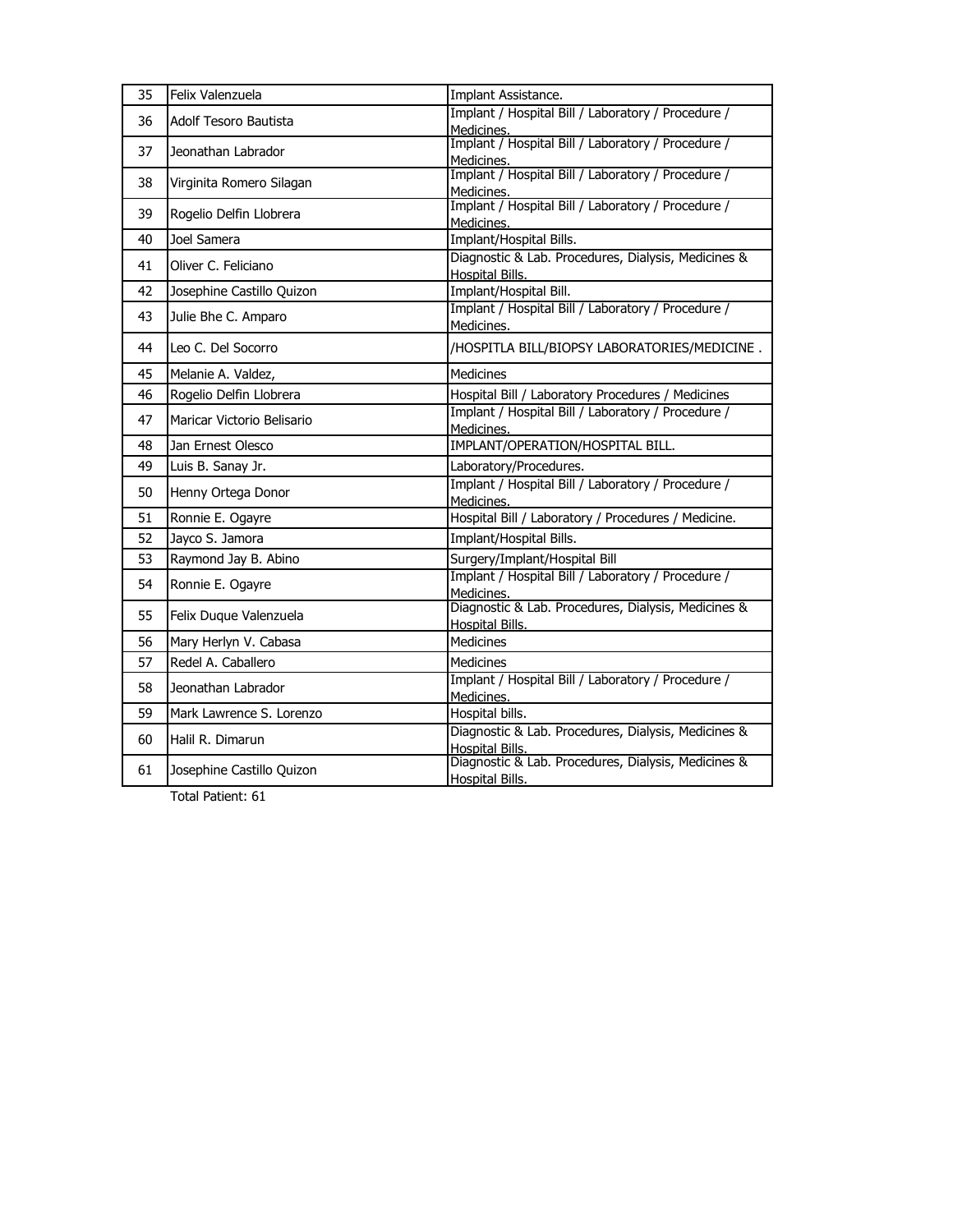

PHILIPPINE ORTHOPEDIC CENTER For the month of August year 2020

| No #           | <b>Name of Patient</b>       | <b>Assistance</b>                                                             |
|----------------|------------------------------|-------------------------------------------------------------------------------|
| 1              | Melody L. Almoros            | Implant/Hospital Bills.                                                       |
| $\overline{2}$ | Jacinto Daniel               | Hospital Bill / Laboratory / Procedures / Medicine.                           |
| 3              | Virginita Romero Silagan     | Implant Assistance.                                                           |
| 4              | Leo C. Del Socorro           | Implant Assistance.                                                           |
| 5              | Teodoro Morales Mayuga       | Implant/Hospital Bill.                                                        |
| 6              | Priscilla Villarin Remillete | Implant.                                                                      |
| 7              | Anthony. C. Del Mundo        | Hospital Bill / Laboratory / Procedures / Medicine.                           |
| 8              | Virginita Romero Silagan     | Implant.                                                                      |
| 9              | Andy Agarin Sadsad           | Implant.                                                                      |
| 10             | Josephine Castillo Quizon    | Implant.                                                                      |
| 11             | Rodolfo Lumibao Jr           | Hospital Bill / Laboratory / Procedures / Medicine.                           |
| 12             | Ronnie Calibuso Borbon       | Implant.                                                                      |
| 13             | Oliver Cristobal Felicianbo  | Implant / Hospital Bill / Laboratory / Procedure /<br>Medicines.              |
| 14             | Robert Basas                 | Implant / Hospital Bill / Laboratory / Procedure /<br>Medicines.              |
| 15             | Priscila Villarin Remillete  | <b>DIAGNOSTIC</b><br>PROCEDURES/LABORATORY/SUPPLIES/HOSPITAL<br><b>BILLS.</b> |
| 16             | Jayco S. Jamora              | <b>DIAGNOSTIC</b><br>PROCEDURES/LABORATORY/SUPPLIES/HOSPITAL<br><b>BILLS.</b> |
| 17             | Jeonathan B. Labrador        | Operation / Hospital Bill / Medicine / Laboratory<br>Procedure.               |
| 18             | Jospehine C. Quizon          | Operation / Hospital Bill / Medicine / Laboratory<br>Procedure.               |
| 19             | Jayco S. Jamora              | Hospital Bill / Laboratory / Procedures / Medicine.                           |
| 20             | Rogelio Delfin Llobrera      | Hospital Bill / Laboratory / Procedures / Medicine.                           |
| 21             | Roderick Sansano             | Implant / Hospital Bill / Laboratory / Procedure /<br>Medicines.              |
| 22             | Ronnie E. Ogayre             | Hospital Bill / Laboratory / Procedures / Medicine.                           |
| 23             | Oliver C. Feliciano          | Implant / Hospital Bill / Laboratory / Procedure /<br>Medicines.              |
| 24             | Rogelio Delfin Llobrera      | Operation / Hospital Bill / Medicine / Laboratory<br>Procedure.               |
| 25             | Oliver C. Feliciano          | Operation / Hospital Bill / Medicine / Laboratory<br>Procedure.               |
| 26             | Julie Bhe C. Amparo          | Operation / Hospital Bill / Medicine / Laboratory<br>Procedure                |
| 27             | Emelinda Papa                | Implant/Hospital Bill.                                                        |
| 28             | Jonathan Magay Esquerra      | Implant / Hospital Bill / Laboratory / Procedure /<br>Medicines.              |
| 29             | Jon Ross S. Porciuncula      | Hospital Bill, Treatment Protocol Chemotherapy,<br>Laboratories, & Medicines. |
| 30             | Rossky Belita Barque         | Implant / Hospital Bill / Laboratory / Procedure /<br>Medicines.              |
| 31             | Priscilla Villarin Remillete | Implant / Hospital Bill / Laboratory / Procedure /<br>Medicines.              |
| 32             | Jeonathan B. Labrador        | Implant / Hospital Bill / Laboratory / Procedure /<br>Medicines.              |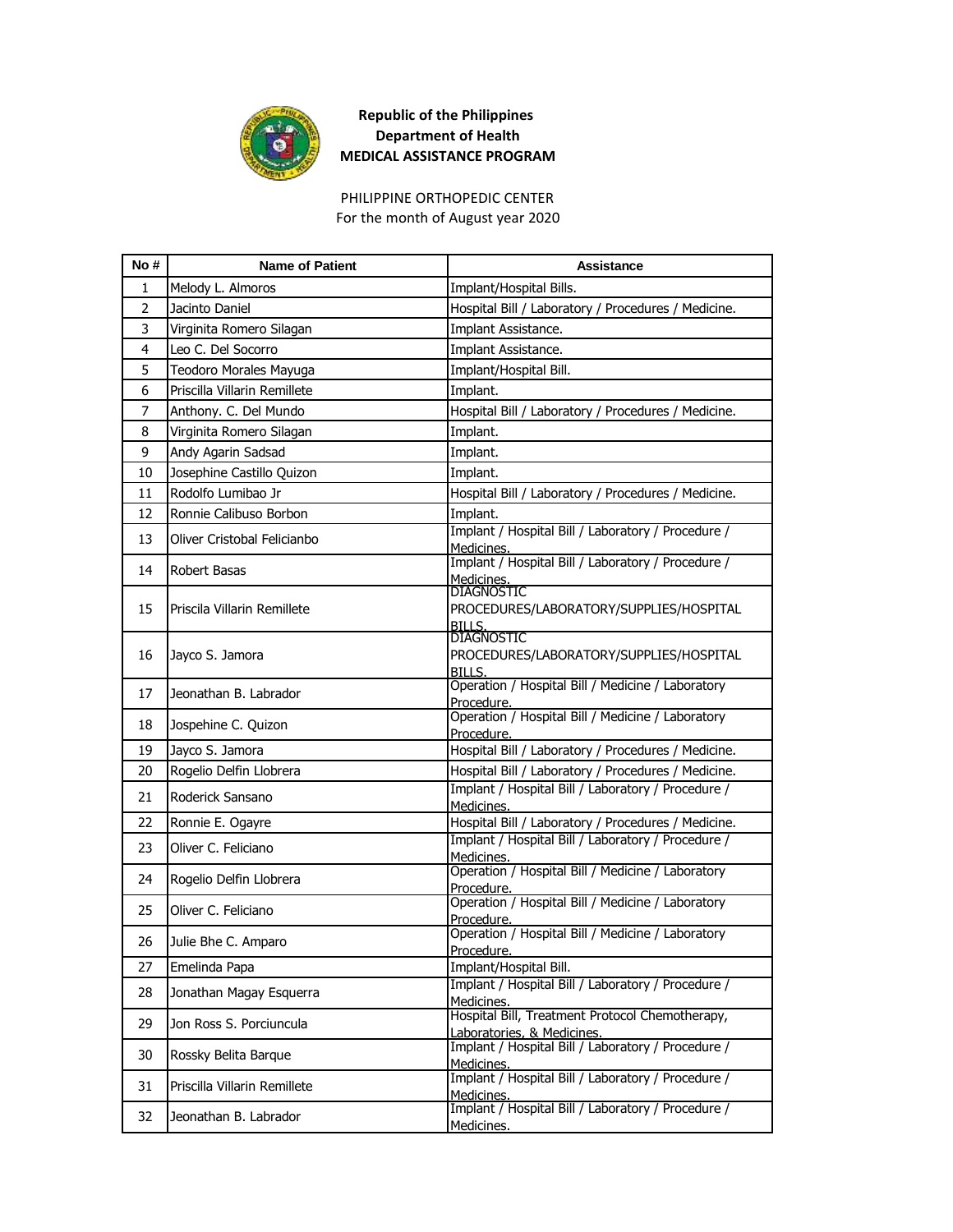| 33 | Dharell Jones Bacus Molde        | Hospital Bill / Laboratory / Procedures / Medicine.                                     |
|----|----------------------------------|-----------------------------------------------------------------------------------------|
| 34 | Jonathan Magay Esquerra          | Implant / Hospital Bill / Laboratory / Procedure /<br>Medicines.                        |
| 35 | Teodoro Morales Mayuga           | Implant / Hospital Bill / Laboratory / Procedure /<br>Medicines.                        |
| 36 | Dharell Jones Bacus Molde        | Implant / Hospital Bill / Laboratory / Procedure /<br>Medicines.                        |
| 37 | Dharell Jones Bacus Molde        | Implant / Hospital Bill / Laboratory / Procedure /<br>Medicines.                        |
| 38 | Priscilla Yadao Siscar           | 2. Dialysis/Dialyzer/Medicines/Laboratory/Hospital Bill.                                |
| 39 | Priscila Villarin Remillete      | Hospital Bill / Laboratory / Procedures / Medicine.                                     |
| 40 | Jayco S. Jamora                  | Implant / Hospital Bill / Laboratory / Procedure /<br>Medicines.                        |
| 41 | Sheila Kim Domingo               | Hospital bills.                                                                         |
| 42 | Kerr Nell S. Deliva              | <b>DIAGNOSTIC</b><br>PROCEDURES/LABORATORY/SUPPLIES/HOSPITAL<br><b>BILLS/MEDICINES.</b> |
| 43 | Gloria Ganzon                    | Hospital Bill / Laboratory / Procedures / Medicine.                                     |
| 44 | Maribel Maypa                    | <b>Medicines</b>                                                                        |
| 45 | Arne M. Dioso                    | CHEMOTHERAPY/MEDICINES/HOSPITAL<br>BILL/LABORATORY PROCEDURES.                          |
| 46 | Gloria Ganzon                    | Hospital Bill / Laboratory / Procedures / Medicine.                                     |
| 47 | Arnel Ayala                      | Laboratory/Procedures/Medicines.                                                        |
| 48 | Benjamin Ecal                    | Implant / Hospital Bill / Laboratory / Procedure /<br>Medicines.                        |
| 49 | <b>Dharell Jones Bacus Molde</b> | Implant / Hospital Bill / Laboratory / Procedure /<br>Medicines.                        |
| 50 | Jovencio Hernandez Frando Jr.    | Implant / Hospital Bill / Laboratory / Procedure /<br>Medicines.                        |
| 51 | Maricar Victorio Belisario       | Implant / Hospital Bill / Laboratory / Procedure /<br>Medicines.                        |
| 52 | Oliver C. Feliciano              | Implant / Hospital Bill / Laboratory / Procedure /<br>Medicines.                        |
| 53 | Dennis, Vendicacion Sevilla      | Hospital Bill / Laboratory / Procedures / Medicine.                                     |
| 54 | Jayco S. Jamora                  | Operation / Hospital Bill / Medicine / Laboratory<br>Procedure.                         |
| 55 | Dennis. Vendicacion Sevilla      | Hospital Bill / Laboratory / Procedures / Medicine.                                     |
| 56 | Kerr Nell S. Deliva              | Diagnostic & Lab. Procedures, Dialysis, Medicines &<br>Hospital Bills.                  |
| 57 | Katrina Tamayo                   | HOSPITAL BILLS/PROCEDURES.                                                              |
| 58 | Dharell Jones Bacus Molde        | Hospital bills / Medicines.                                                             |
| 59 | Jonathan Bialen Labrador         | Implant                                                                                 |
| 60 | Jayco S. Jamora                  | Implant                                                                                 |
| 61 | Regina Sadia                     | Hospital Bill / Laboratory / Procedures / Medicine.                                     |
| 62 | Priscilla Villarin Remillete     | 2. Dialysis/Dialyzer/Medicines/Laboratory/Hospital Bill.                                |
| 63 | Myka Yamane Junio                | Milwaukee Brace                                                                         |
| 64 | Jonathan Magay Esquerra          | Hospital Bill / Laboratory / Procedures / Medicine.                                     |
| 65 | Oliver C. Feliciano              | Operation / Hospital Bill / Medicine / Laboratory<br>Procedure.                         |
| 66 | Priscilla Romillete              | Operation / Hospital Bill / Medicine / Laboratory<br>Procedure.                         |
| 67 | Jefferson L. Reyes               | Implant / Hospital Bill / Laboratory / Procedure /<br>Medicines.                        |
| 68 | Leo C. Del Socorro               | SURGERY/HOSPITAL BILLS/MEDICINES.                                                       |
| 69 | Girlie F. Millendez              | Implant / Hospital Bill / Laboratory / Procedure /<br>Medicines.                        |
| 70 | Mark Francis Jerome Deoso        | Implant / Hospital Bill / Laboratory / Procedure /<br>Medicines.                        |
| 71 | Oliver C. Feliciano              | IMPLANT/OPERATION/ HOSPITAL BILLS/MEDICINES.                                            |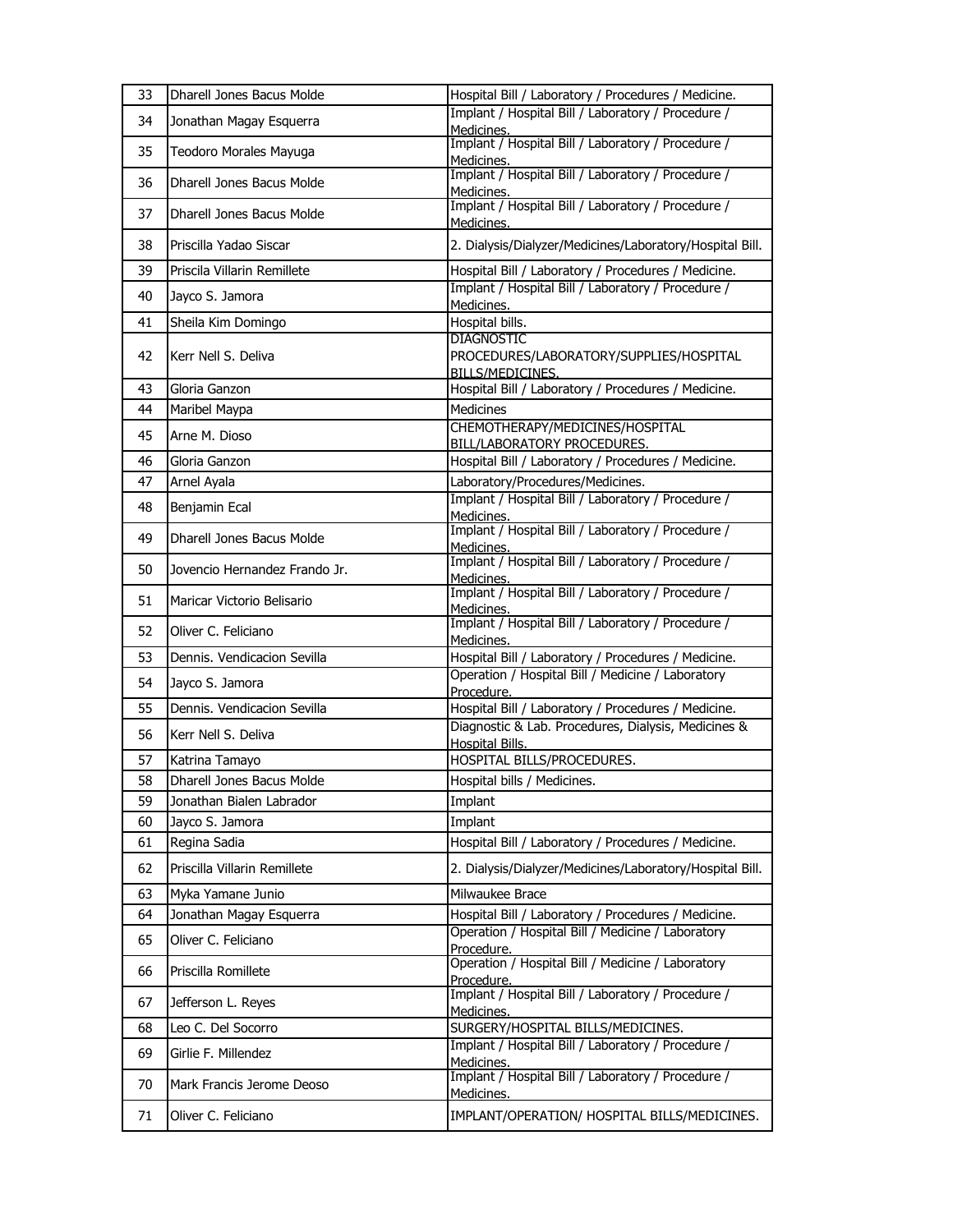| Anthony. C. Del Mundo<br>72 | Operation / Hospital Bill / Medicine / Laboratory |                                                     |
|-----------------------------|---------------------------------------------------|-----------------------------------------------------|
|                             |                                                   | Procedure.                                          |
| 73                          | Marnel Dela Cruz Rosauro                          | Hospital Bill / Laboratory / Procedures / Medicine. |
| 74                          | Arne M. Dioso                                     | CHEMOTHERAPY MEDICINES/LABORATORY                   |
|                             |                                                   | PROCEDURES/HOSPITAL BILLS.                          |
|                             | 75<br>Mely A. Maglalang                           | Implant / Hospital Bill / Laboratory / Procedure /  |
|                             |                                                   | Medicines.                                          |
| 76                          | Carla Jane Batarlo Basillo                        | 3. Chemotherapy / Hospital Bill / Laboratory /      |
|                             |                                                   | Procedures / Medicines.                             |
| 77                          | Arnel Ayala                                       | IMPLANT/OPERATION/HOSPITAL BILL.                    |
| 78                          | Jessica J. Tenido                                 | Implant / Hospital Bill / Laboratory / Procedure /  |
|                             |                                                   | Medicines.                                          |
| 79                          | Crisanta Jimenez                                  | Hospital Bill / Laboratory / Procedures / Medicine. |
| 80                          | Dharell Jones Bacus Molde                         | Hospital Bill / Laboratory / Procedures / Medicine. |
| 81                          | Dharell Jones Bacus Molde                         | Implant/Hospital Bill.                              |
| 82                          | Ronnie A. Brimbuela                               | Implant/Hospital Bill.                              |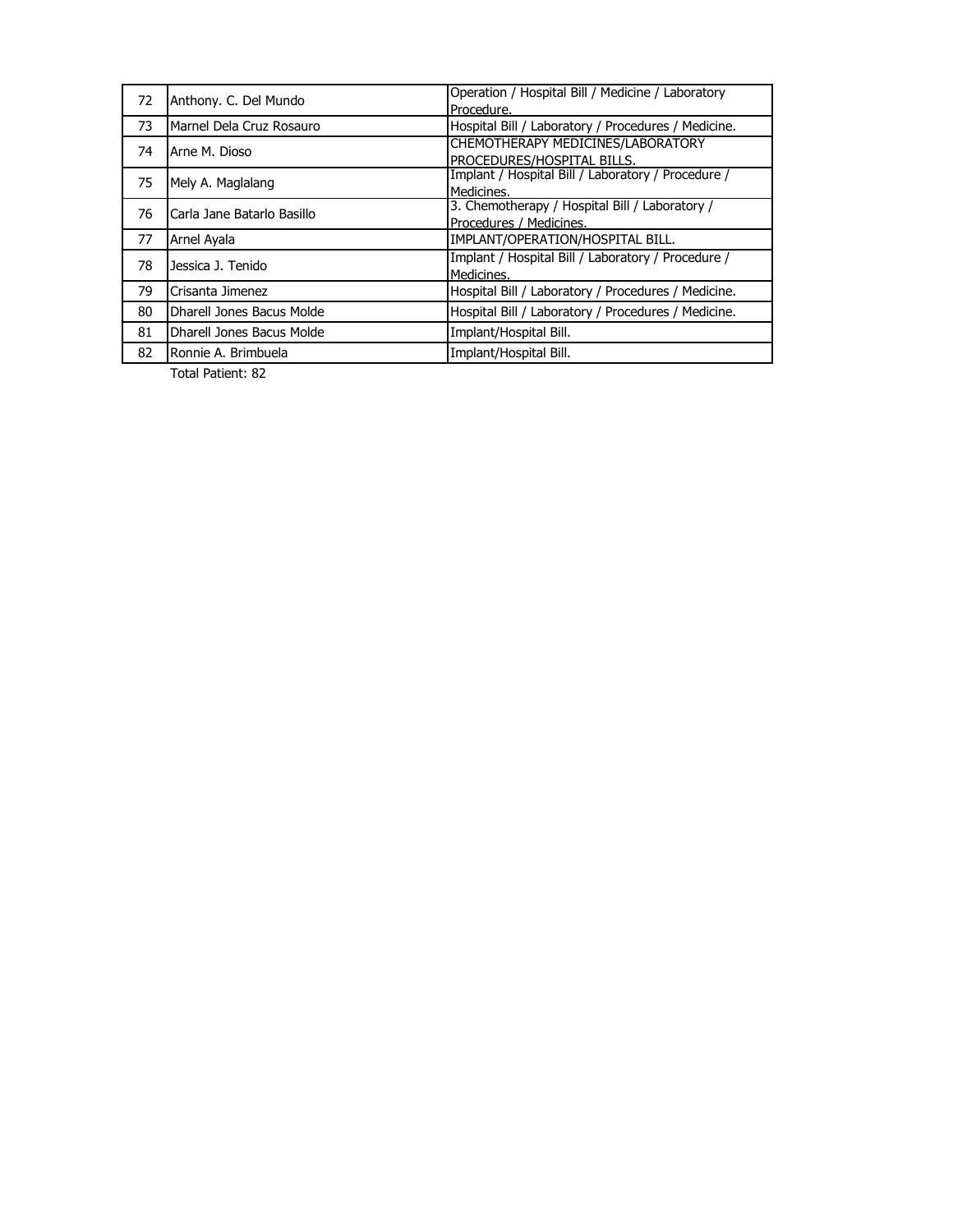

# PHILIPPINE ORTHOPEDIC CENTER

For the month of September year 2020

| No#            | <b>Name of Patient</b>       | <b>Assistance</b>                                                      |
|----------------|------------------------------|------------------------------------------------------------------------|
| 1              | Ronnel P. Lapuz              | Hospital bills.                                                        |
| $\overline{2}$ | Jaime Santos Roque           | Implant / Hospital Bill / Laboratory / Procedure /<br>Medicines.       |
| 3              | Jeonathan B. Labrador        | Diagnostic & Lab. Procedures, Dialysis, Medicines &<br>Hospital Bills. |
| 4              | Jaime Santos Roque           | Implant / Hospital Bill / Laboratory / Procedure /<br>Medicines.       |
| 5              | Jay Ann Doctora Manipor      | Implant/Hospital Bill.                                                 |
| 6              | Merlida Santos Ponce         | SURGERY/IMPLANT/HOSPITAL BILLS.                                        |
| 7              | Ronnie Calibuso Borbon       | IMPLANT/OPERATION/HOSPITAL BILL.                                       |
| 8              | Ronnie E. Ogayre             | IMPLANT/OPERATION/HOSPITAL BILL.                                       |
| 9              | Arnel Ayala                  | OPERATION/HOSPITAL BILLS                                               |
|                |                              | Hospital bills.                                                        |
| 10             | Richard T. Daya.             | Medical Supplies.                                                      |
|                |                              | Laboratory/Diagnostic Procedures.                                      |
| 11             | Evelyn Dimalata Resurreccion | Hospital Bill/Operation/Medicines/Procedures.                          |
| 12             | Ma. Jirly M. Ortega          | Total Hip Replacemen Cementer GTF.                                     |
| 13             | Jaime Santos Roque           | Operation / Hospital Bill / Medicine / Laboratory                      |
|                |                              | Procedure.<br>Operation / Hospital Bill / Medicine / Laboratory        |
| 14             | Xielo Llauderes              | Procedure.                                                             |
| 15             | Henry O. Donor               | Operation / Hospital Bill / Medicine / Laboratory<br>Procedure.        |
| 16             | Romeo Meriz Octa Jr.         | Hospital bills.                                                        |
| 17             | Jimmy Cordero                | Implant                                                                |
| 18             | Benjamin Legaspi Elegido Jr. | Implant/Hospital Bill.                                                 |
| 19             | Jaime Santos Roque           | Implant/Hospital Bill.                                                 |
| 20             | Eddie Irinco Tepace          | Hospital bills.                                                        |
| 21             | Florita Hipolito             | Hospital Bill / Laboratory / Procedures / Medicine.                    |
| 22             | <b>Aldrich Garcia</b>        | Operation/Implant/Hospital bill.                                       |
| 23             | Jinrei Villostas             | Chemotherapy & Medicines                                               |
| 24             | Joel Nazareno                | IMPLANT/PROCEDURE.                                                     |
| 25             | Ryan Montemayor Reyes        | Hospital bills.                                                        |
| 26             | Rustico Briones Sangel       | Implant.                                                               |
| 27             | John Carlos Adalin Salupeza  | Implant                                                                |
| 28             | Brix S. Zamudio              | Orthopedic Implant Procedures.                                         |
| 29             | Florita Hipolito             | Implant / Hospital Bills                                               |
| 30             | Prince Bryan Liza Amarille   | Implant.                                                               |
| 31             | Mary Rose Dela Cruz Cantero  | Implant.                                                               |
| 32             | Flizardo Layo Kuizon         | Implant / Hospital Bill / Laboratory / Procedure /<br>Medicines.       |
| 33             | Dharell Jones Bacus Molde    | IMPLANT/HOSPITAL BILLS/MEDICINES/LABORATORY<br>PROCEDURES.             |
| 34             | Jayson N. Bo,                | Implant                                                                |
| 35             | Ronnie A. Brimbuela          | Hospital Bill / Laboratory / Procedures / Medicine.                    |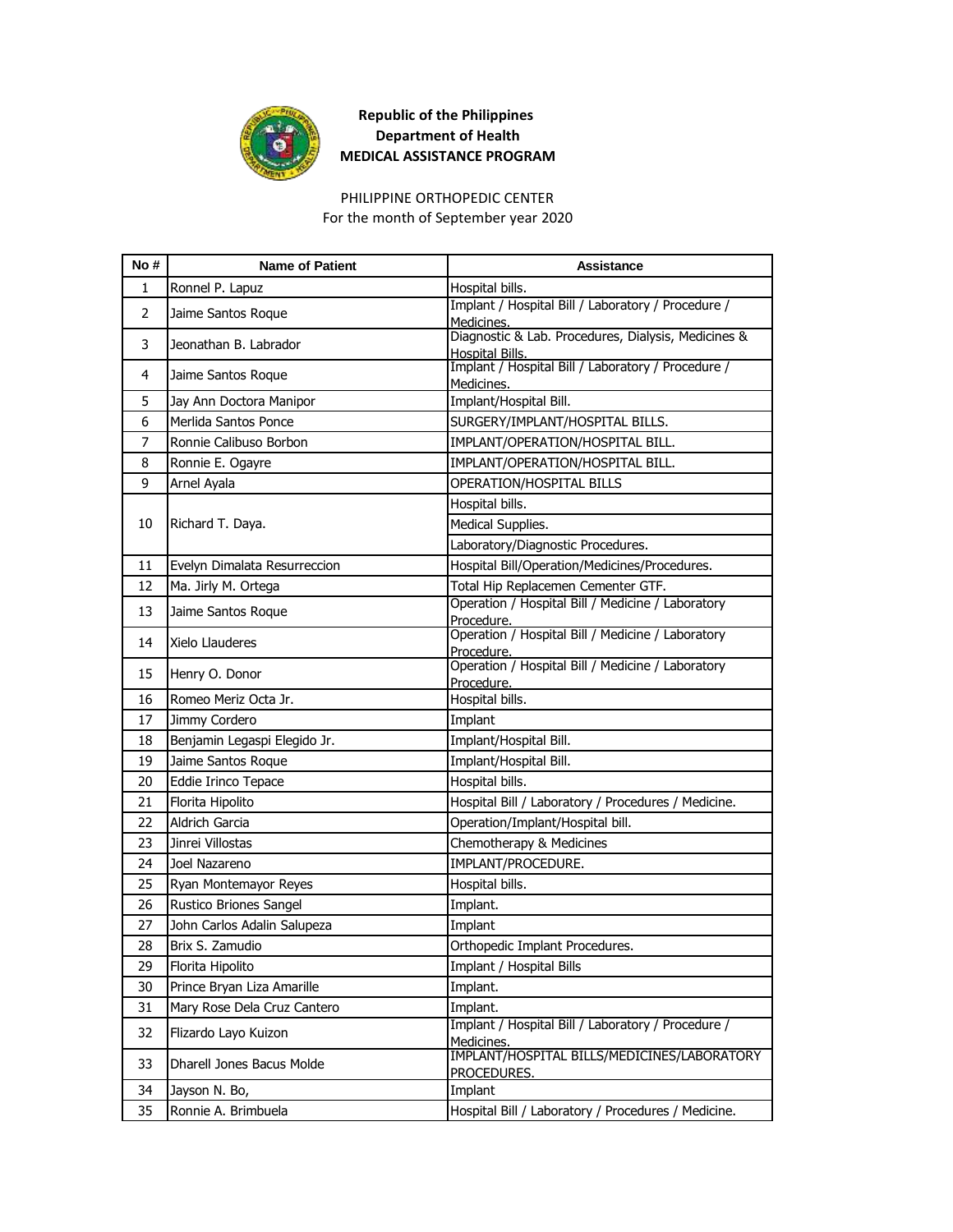| 36 | Celesty Moreno Francisco    | BURN AND MAYFIELD/ OCCIPITAL PLATE.                                     |
|----|-----------------------------|-------------------------------------------------------------------------|
| 37 | Jakem Mahusay Paghasian     | Hospital Bill / Laboratory / Procedures / Medicine.                     |
| 38 | Elenita N. Cabrera          | Implant.                                                                |
| 39 | Kim Boy Calleja Mesa        | Implant                                                                 |
| 40 | <b>Winlove Criste</b>       | Implant/operation/laboratory procedures/hospital bill.                  |
| 41 | Federico J. Villados        | Implant / Hospital Bill / Laboratory / Procedure /<br>Medicines.        |
| 42 | Ronnie E. Ogayre            | Implant / Hospital Bill / Laboratory / Procedure /<br>Medicines.        |
| 43 | Leo C. Del Socorro          | Implant / Hospital Bill / Laboratory / Procedure /<br>Medicines.        |
| 44 | Jeonathan B. Labrador       | Implant / Hospital Bill / Laboratory / Procedure /<br>Medicines.        |
| 45 | Erwin Lopez Dalmacio        | Hospital Bill / Laboratory / Procedures / Medicine.                     |
| 46 | Teodocia Hermones Reyes     | Implant / Hospital Bill / Laboratory / Procedure /<br>Medicines.        |
| 47 | Xielo Llauderes             | Implant / Hospital Bill / Laboratory / Procedure /<br>Medicines.        |
| 48 | Brix S. Zamudio             | Implant / Hospital Bill / Laboratory / Procedure /<br>Medicines.        |
| 49 | Brix S. Zamudio             | Implant / Hospital Bill / Laboratory / Procedure /<br>Medicines.        |
| 50 | Leo C. Del Socorro          | Implant / Hospital Bill / Laboratory / Procedure /<br>Medicines.        |
| 51 | Aljon Laurence T. Fernandez | Implant / Hospital Bill / Laboratory / Procedure /<br>Medicines.        |
| 52 | Arnel Pablo Ayala           | LAB/DIAGNOSTIC PROCEDURES/MEDICINE/HOSPITAL<br>BILLS                    |
| 53 | Josephine Castillo Quizon   | LAB/DIAGNOSTIC PROCEDURES/MEDICINE/HOSPITAL<br><b>BILLS</b>             |
| 54 | Erwin Lopez Dalmacio        | Implant / Hospital Bill / Laboratory / Procedure /<br>Medicines.        |
| 55 | Dan Ashby Masilang Ferrer   | Hospital Bill / Laboratory / Procedures / Medicine.                     |
| 56 | Teodocia Hermones Reyes     | Surgery.                                                                |
| 57 | Xielo Llauderes             | Dialysis, Dialyzer, PD Solution, Procedures, Medicines<br>& Laboratory. |
| 58 | Brix S. Zamudio             | Implant / Hospital Bill / Laboratory / Procedure /<br>Medicines.        |
| 59 | Oliver C. Feliciano         | Implant / Hospital Bill / Laboratory / Procedure /<br>Medicines.        |
| 60 | Emmanuel Beloso Alorico     | X-RAY.<br>Medicines                                                     |
| 61 | Liza Amante Liwalas         | MINI DCP #1 W/MINI CORTICAL SCREWS, K-WIRE<br>0.62.                     |
| 62 | Flizardo Layo Kuizon        | Implant / Hospital Bill / Laboratory / Procedure /<br>Medicines.        |
| 63 | Evangeline I. Eroyla        | Diagnostic & Lab. Procedures, Dialysis, Medicines &<br>Hospital Bills.  |
| 64 | Teodocia Hermones Reyes     | Implant                                                                 |
| 65 | Aljon Laurence T. Fernandez | Operation / Hospital Bill / Medicine / Laboratory<br>Procedure.         |
| 66 | Leo C. Del Socorro          | Operation / Hospital Bill / Medicine / Laboratory<br>Procedure.         |
| 67 | Rosalia N. Posedio          | Implant / Hospital Bill / Laboratory / Procedure /<br>Medicines.        |
| 68 | Sandy Alden Pulido Alarin   | Implant/Hospital Bill.                                                  |
| 69 | Melody L. Almoros           | Hospital bills / Medicines.                                             |
| 70 | Ricardo Geroda              | Implant / Hospital Bill / Laboratory / Procedure /<br>Medicines.        |
| 71 | Pilipina Lontoc Siason      | Implant / Hospital Bill / Laboratory / Procedure /<br>Medicines.        |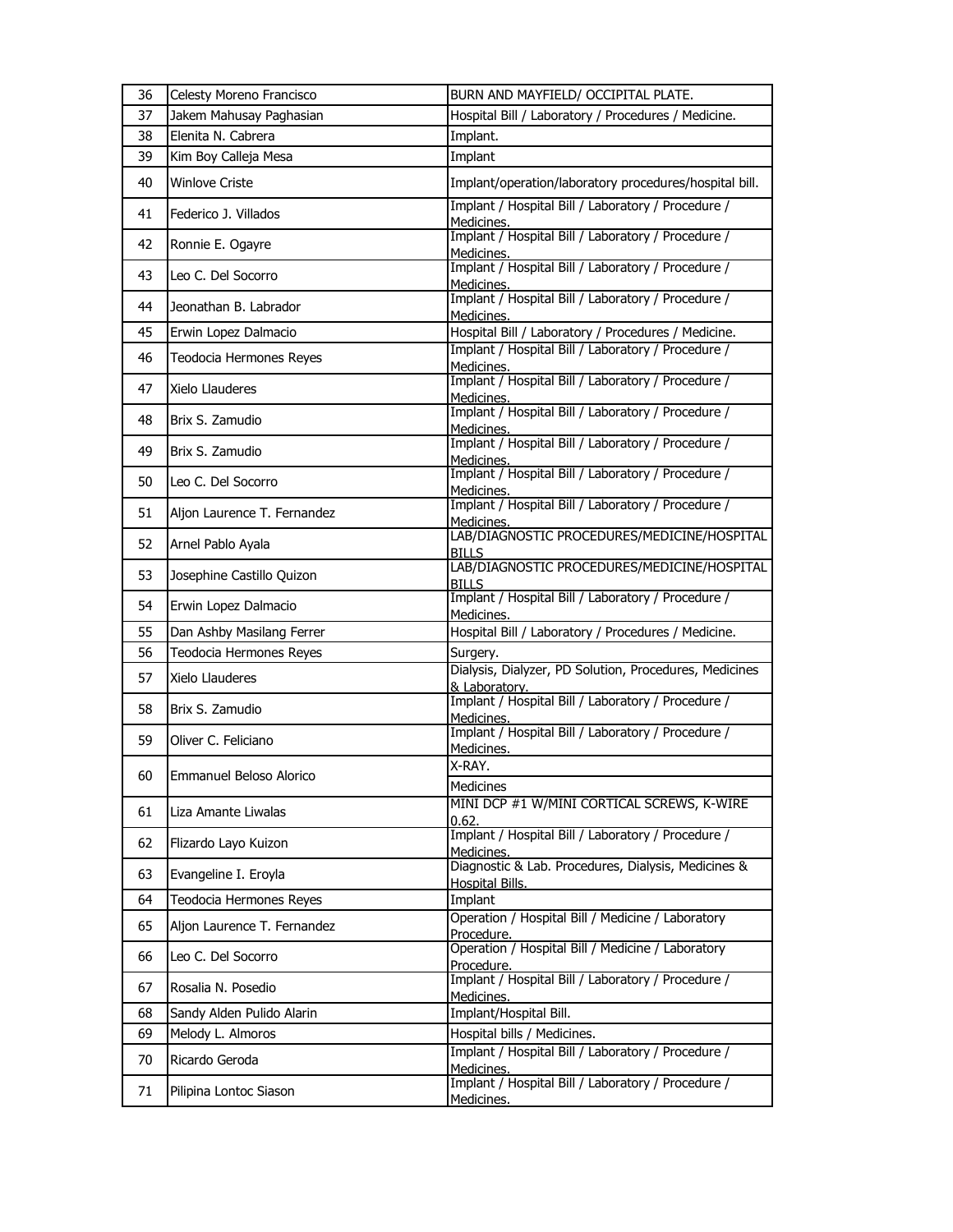| 72 | Priscilla Villarin Remillete | Implant / Hospital Bill / Laboratory / Procedure /<br>Medicines. |
|----|------------------------------|------------------------------------------------------------------|
| 73 | Benjamin Magro Ecal          | Operation / Hospital Bill / Medicine / Laboratory                |
|    |                              | Procedure.                                                       |
| 74 | Alberto Sardonidos Jr.       | Implant                                                          |
| 75 | Pacita Valenzuela            | Implant                                                          |
| 76 | Teresita Ruis Flores         | Implant / Hospital Bill / Laboratory / Procedure /<br>Medicines. |
| 77 | Alfredo Dino Reyes Jr.       | Implant / Hospital Bill / Laboratory / Procedure /<br>Medicines. |
| 78 | Kim Boy Calleja Mesa         | Implant / Hospital Bill / Laboratory / Procedure /<br>Medicines. |
| 79 | Liza Amante Liwalas          | Implant                                                          |
| 80 | Ralph John Gleabo            | Implant/Hospital Bill.                                           |
| 81 | Jakem Mahusay Paghasian      | Implant / Hospital Bill / Laboratory / Procedure /<br>Medicines. |
| 82 | Ronnie A. Brimbuela          | Hospital Bill / Laboratory / Procedures / Medicine.              |
| 83 | Flizardo Layo Kuizon         | Hospital Bill / Laboratory / Procedures / Medicine.              |
|    |                              |                                                                  |
| 84 | Brix S. Zamudio              | Implant / Hospital Bill / Laboratory / Procedure /<br>Medicines. |
| 85 | Cindy Dela Cruz Escandor     | Implant / Hospital Bill / Laboratory / Procedure /<br>Medicines. |
| 86 | Richard D. Yu                | Implant / Hospital Bill / Laboratory / Procedure /<br>Medicines. |
| 87 | Jonathan Magay Esquerra      | Operation / Hospital Bill / Medicine / Laboratory<br>Procedure.  |
| 88 | Melody Orante Pabilona       | OPERATION/HOSPITAL BILLS                                         |
| 89 | Teresa Bagtas Umipig         | 2. Dialysis/Dialyzer/Medicines/Laboratory/Hospital Bill.         |
| 90 | Ronnie A. Brimbuela          | Hospital Bill / Laboratory / Procedures / Medicine.              |
| 91 | Redel A. Caballero           | Implant / Hospital Bill / Laboratory / Procedure /<br>Medicines. |
| 92 | Flizardo Layo Kuizon         | Hospital Bill / Laboratory / Procedures / Medicine.              |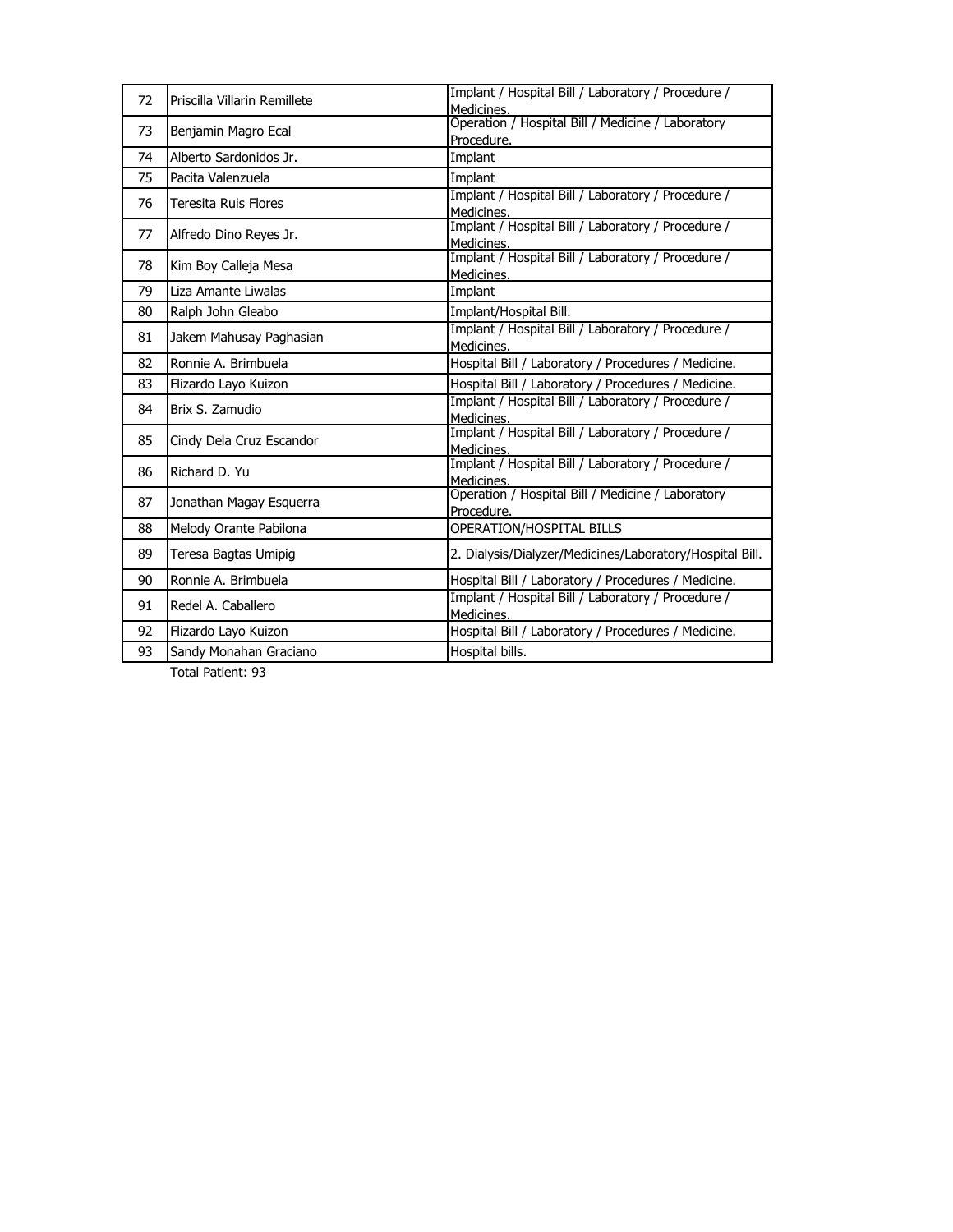

PHILIPPINE ORTHOPEDIC CENTER For the month of October year 2020

| No #           | <b>Name of Patient</b>         | <b>Assistance</b>                                                             |
|----------------|--------------------------------|-------------------------------------------------------------------------------|
| 1              | Mary Joy Marqueses             | Hospital bills / Medicines.                                                   |
| $\overline{2}$ | Ma. Jirly Ortego               | Hospital Bill / Laboratory / Procedures / Medicine.                           |
| 3              | Loida Saranilla                | Operation / Hospital Bill / Medicine / Laboratory<br>Procedure.               |
| 4              | Kim Boy Calleja Mesa           | IMPLANT/PROCEDURE/DIAGNOSTIC/XRAY                                             |
| 5              | Jay Ralph Madin Mabeza         | Hospital bills.                                                               |
| 6              | Jay Ann Doctora Manipor        | Hospital Bill / Laboratory / Procedures / Medicine.                           |
| $\overline{7}$ | John Louie P. Lagumbay         | Hospital Bill / Laboratory / Procedures / Medicine.                           |
| 8              | Redel A. Caballero             | Hospital Bill / Laboratory / Procedures / Medicine.                           |
| 9              | Ronie A. Brimbuela             | Hospital Bill / Laboratory / Procedures / Medicine.                           |
| 10             | Julio B. Pagay                 | Laboratory / Procedures.                                                      |
| 11             | Teodocia Hermones Reyes        | HIP PROCEDURE.                                                                |
| 12             | Brix S. Zamudio                | IMPLANT/OPERATION/HOSPITAL BILL.                                              |
| 13             | Xielo Llauderes                | Operation / Hospital Bill / Medicine / Laboratory<br>Procedure.               |
| 14             | Angel Buendicho Dukha Iii      | Implant / Hospital Bill / Laboratory / Procedure /<br>Medicines.              |
| 15             | Jefferson L. Reyes             | Implant / Hospital Bill / Laboratory / Procedure /<br>Medicines.              |
| 16             | Christian M. Austria           | Hospital Bill / Laboratory / Procedures / Medicine.                           |
| 17             | Marissa Deneros Catamin        | Implant / Hospital Bill / Laboratory / Procedure /<br>Medicines.              |
| 18             | Redel A. Caballero             | Implant/Hospital Bill.                                                        |
| 19             | Elmer M. Celzo                 | OPERATION/HOSPITAL BILLS                                                      |
| 20             | Shaina Camille Bukirin Mayores | Implant/Hospital Bill.                                                        |
| 21             | Efren Mergal Ondrada           | Implant / Hospital Bill / Laboratory / Procedure /<br>Medicines.              |
| 22             | Josephine Castillo Quizon      | Diagnostic & Lab. Procedures, Dialysis, Medicines &<br>Hospital Bills.        |
| 23             | Jose C. Cama.                  | Diagnostic & Lab. Procedures, Dialysis, Medicines &<br>Hospital Bills.        |
| 24             | Kenneth N. Columna             | Diagnostic & Lab. Procedures, Dialysis, Medicines &<br><b>Hospital Bills.</b> |
| 25             | Jaime Santos Roque             | Hospital Bill / Laboratory / Procedures / Medicine.                           |
| 26             | <b>Tedocia Reyes</b>           | Operation / Hospital Bill / Medicine / Laboratory<br>Procedure.               |
| 27             | Cindy Dela Cruz Escandor       | HOSPITAL BILLS/PROCEDURES/IMPLANT.                                            |
| 28             | Jakem Mahusay Paghasian        | Operation / Hospital Bill / Medicine / Laboratory<br>Procedure.               |
| 29             | Jose C. Cama.                  | Operation / Hospital Bill / Medicine / Laboratory<br>Procedure.               |
| 30             | Orange Marie Bihis             | Hospital Bill / Laboratory / Procedures / Medicine.                           |
| 31             | Teresa Bagtas Umipig           | Operation / Hospital Bill / Medicine / Laboratory<br>Procedure.               |
| 32             | Raulito Juan Ilagan            | Implant                                                                       |
| 33             | Dennis Hernandez Agapay        | SURGERY/HOSPITAL BILLS.                                                       |
| 34             | Mateo Pantila Haberle          | Hospital Bill / Laboratory / Procedures / Medicine.                           |
| 35             | Brix S. Zamudio                | Laboratory/Procedures/Medicines.                                              |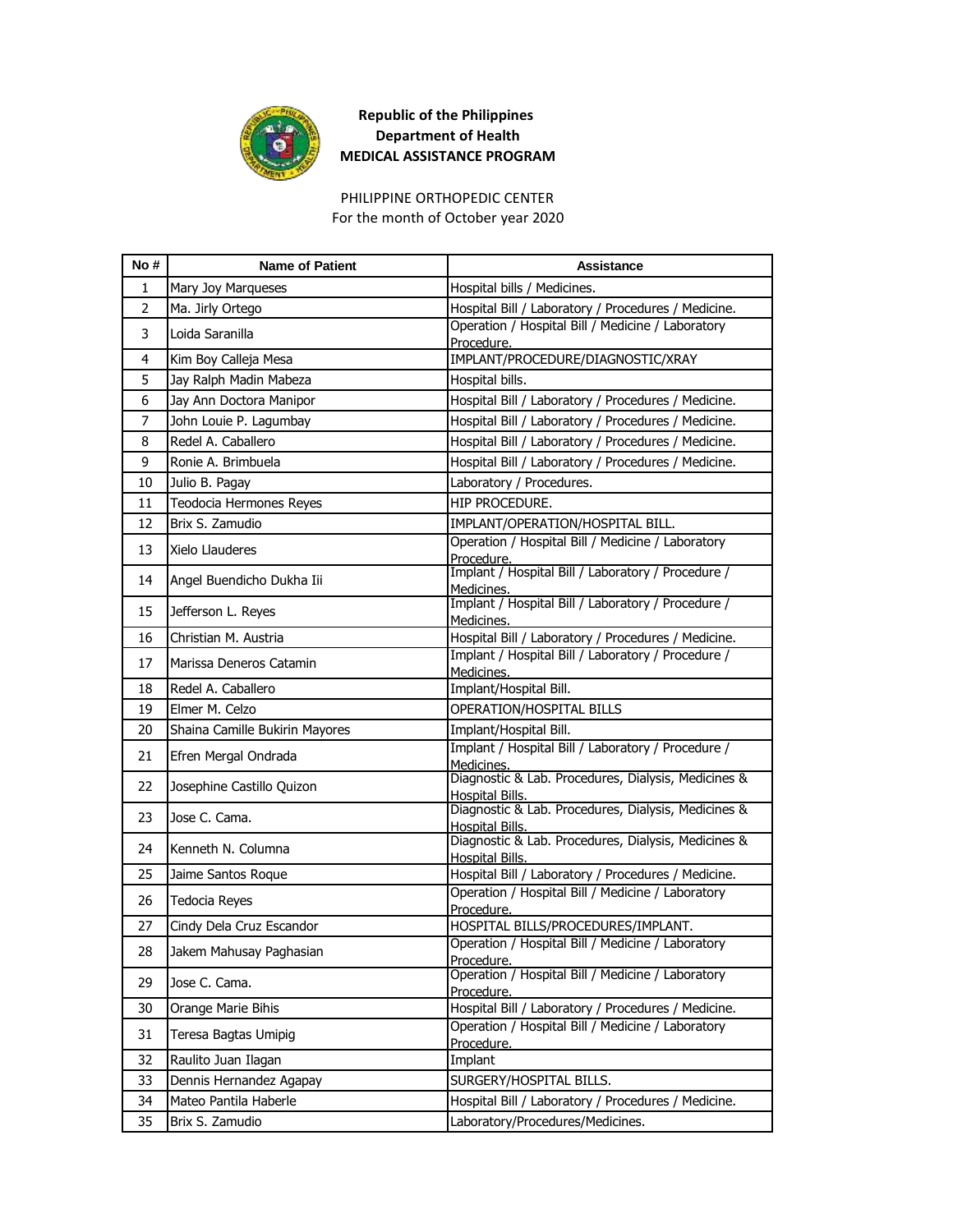| 36 | Jaqueline Roy Guevara Givero     | MRI/HOSPITAL BILL/MEDICINES/LABORATORY<br>PROCEDURE.                          |
|----|----------------------------------|-------------------------------------------------------------------------------|
| 37 | <b>Oliver Sabate Gabales</b>     | CT Scan.                                                                      |
| 38 | Gian Carlo Bartolata Perez.      | Hospital bills.                                                               |
| 39 | Jhon Renz Flores Motol           | Chemotherapy & Medicines                                                      |
| 40 | Jonathan Magay Esquerra          | Implant / Hospital Bill / Laboratory / Procedure /<br>Medicines.              |
| 41 | Romeo Gubaton Tabigan            | Surgery and Medicines.                                                        |
| 42 | Rhe-an Caballero Tabigan         | Surgery.                                                                      |
| 43 | Jamie Santos Roque               | Laboratory/Procedures/Medicines.                                              |
| 44 | Joel Rivera Guerrero             | Hospital Bill / Laboratory / Procedures / Medicine.                           |
| 45 | Jonathan Magay Esquerra          | Implant / Hospital Bill / Laboratory / Procedure /<br>Medicines.              |
| 46 | Izen J. Dasig                    | Implant/Hospital Bill.                                                        |
| 47 | Teresita S. Garcia               | Hospital Bill / Laboratory / Procedures / Medicine.                           |
| 48 | Victorio M. Suarez               | Implant.                                                                      |
| 49 | Jimmy Cordero                    | IMPLANT/OPERATION/HOSPITAL BILL.                                              |
| 50 | Redel A. Caballero               | Hospital Bill / Laboratory / Procedures / Medicine.                           |
| 51 | Arnel Ayala                      | Implant / Hospital Bill / Laboratory / Procedure /                            |
|    |                                  | Medicines.<br>Implant / Medicines / Procedure / Laboratory / Hospital         |
| 52 | Jimmy Cordero                    | Bill.                                                                         |
| 53 | Flizardo Layo Kuizon             | Implant / Hospital Bill / Laboratory / Procedure /<br>Medicines.              |
| 54 | Eugene Dumandan Manacap          | Plain CT Scan, Thoracic and Thoracolumbar Spine.                              |
| 55 | Flizardo Layo Kuizon             | Implant / Hospital Bill / Laboratory / Procedure /<br>Medicines.              |
| 56 | Romeo Meriz Octa Jr.             | Implant/Hospital Bill.                                                        |
| 57 | Efren Galit Esmeno               | Hospital Bill / Laboratory / Procedures / Medicine.                           |
| 58 | Raniela Pamaran Caneda           | Hospital Bill / Laboratory / Procedures / Medicine.                           |
| 59 | Joanna F. Manuel                 | Abdominal Ultrasound / Lumbar Xray.                                           |
| 60 | Arlene Lacaba Fajardo            | TOTAL HIP IMPLANT REPLACEMENT.                                                |
| 61 | Jakem Mahusay Paghasian          | Hospital Bill / Laboratory / Procedures / Medicine.                           |
| 62 | Rechel Rov Cama                  | Hospital Bill / Laboratory / Procedures / Medicine.                           |
| 63 | Erwin Lopez Dalmacio             | Implant / Medicines / Procedure / Laboratory / Hospital<br>Bill.              |
| 64 | Cier Erich Torralba Bobis        | Laboratory/Procedures/Medicines.                                              |
| 65 | Arwin Paparon Palsugiron         | Hospital bills / Medicines.                                                   |
| 66 | Jeonathan B. Labrador            | Hospital Bill / Laboratory / Procedures / Medicine.                           |
| 67 | Gilbert Cericos Razul            | Implant/Hospital Bill.                                                        |
| 68 | Maylin Relano Atiga              | Operation/Implant/Hospital bill.                                              |
| 69 | Oliver C. Feliciano              | SURGERY/IMPLANT/HOSPITAL BILLS.                                               |
| 70 | Kurt Raianne Meneses Mendina     | Implant / Hospital Bill / Laboratory / Procedure /<br>Medicines.              |
| 71 | Lilia Granadino Ranilo           | Hospital bills / Medicines.                                                   |
| 72 | Jayco S. Jamora                  | Hospital Bill / Laboratory / Procedures / Medicine.                           |
| 73 | John Louie Poto Lagumbay         | Operation / Hospital Bill / Medicine / Laboratory<br>Procedure.               |
| 74 | Melody Orante Pabilonia          | Operation / Hospital Bill / Medicine / Laboratory<br>Procedure.               |
| 75 | Maria Prianes Perucho.           | MRI/HOSPITAL BILL/LABORATORY/MEDICINES.                                       |
| 76 | Jhadie Alicia Marie Espina Nunez | Operation.Dialysis.                                                           |
| 77 | Arwin Paparon Pagsugiron         | Hospital Bill / Laboratory / Procedures / Medicine.                           |
| 78 | Teodocia Hermones Reyes          | Diagnostic & Lab. Procedures, Dialysis, Medicines &<br><b>Hospital Bills.</b> |
| 79 | Xielo Llauderes                  | Implant                                                                       |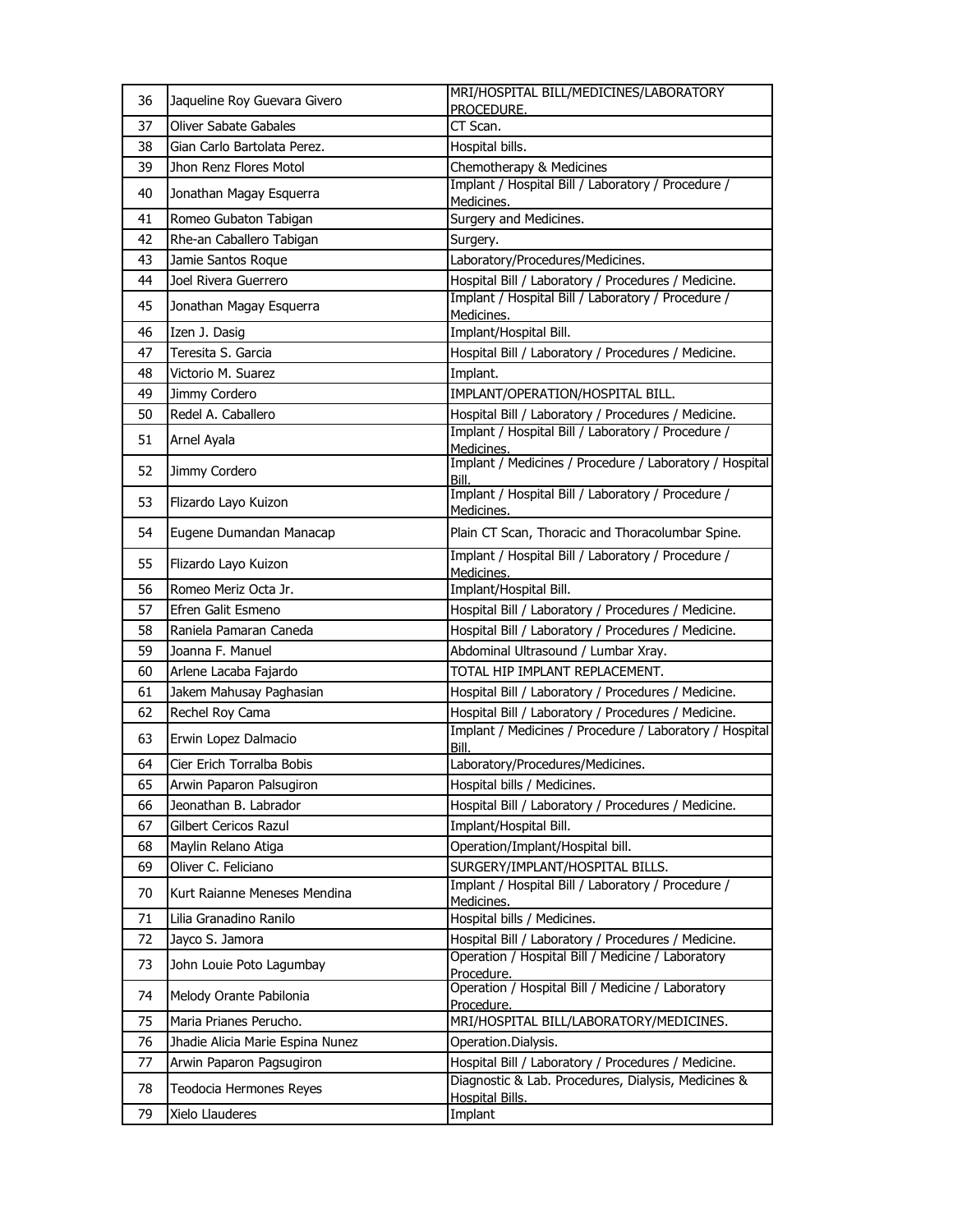| 80  | Melvin Gamboa Suba           | Hospital Bill / Laboratory / Procedures / Medicine.                           |
|-----|------------------------------|-------------------------------------------------------------------------------|
| 81  | Teresa Bagtas Umipig         | Implant                                                                       |
| 82  | Jackem M. Paghasian          | Implant                                                                       |
| 83  | Aljon Laurence T. Fernandez  | Implant                                                                       |
| 84  | Jaime Santos Roque           | Implant                                                                       |
| 85  | Brix S. Zamudio              | Implant/Laboratory/Diagnostic<br>Procedure/Medicines/Physical Therapy.        |
| 86  | Ronnie A. Brimbuela          | Implant                                                                       |
| 87  | Pacita Valenzuela            | Implat / Hospital Bill/ Medicines / Laboratory /                              |
| 88  | Arwin Paparon Pagsugiron     | Procedure.<br>Operation/Implant/Hospital bill.                                |
| 89  | Xielo Llauderes              | OPERATION/HOSPITAL BILLS/MEDICINES                                            |
| 90  | Virginia B Bustamante        | SURGERY/IMPLANT/HOSPITAL BILLS.                                               |
|     |                              | Implant / Hospital Bill / Laboratory / Procedure /                            |
| 91  | Lilia Granadino Ramilo       | Medicines.                                                                    |
| 92  | <b>Rock Valdez</b>           | Implant Devices & Surgery.                                                    |
| 93  | John Louie P. Lagumbay       | Diagnostic & Lab. Procedures, Dialysis, Medicines &<br>Hospital Bills.        |
| 94  | Jayco S. Jamora              | Diagnostic & Lab. Procedures, Dialysis, Medicines &<br><b>Hospital Bills.</b> |
| 95  | Elizabeth Batarao Catembung  | Implant/Hospital Bill.                                                        |
| 96  | Matteo Haberle               | Laboratory/Procedures/Medicines.                                              |
| 97  | Romeo Tabigan Jr.            | Implant / Hospital Bill / Laboratory / Procedure /<br>Medicines.              |
| 98  | Rhe-an Caballero Tabigan     | Implant / Hospital Bill / Laboratory / Procedure /<br>Medicines.              |
| 99  | Kurt Raianne Meneses Mendina | Diagnostic & Lab. Procedures, Dialysis, Medicines &<br><b>Hospital Bills.</b> |
| 100 | Erwin Lopez Dalmacio         | Implant / Hospital Bill / Laboratory / Procedure /<br>Medicines.              |
| 101 | Kim Boy Calleja Mesa         | Hospital Bill / Laboratory / Procedures / Medicine.                           |
| 102 | Rowed Bonifacio Ignacio Jr.  | Implant / Hospital Bill / Laboratory / Procedure /<br>Medicines.              |
| 103 | Xielo Valenzuela Llauderes   | Implant / Hospital Bill / Laboratory / Procedure /<br>Medicines.              |
| 104 | Dolorfino Duenos Dela Paz    | Implant / Hospital Bill / Laboratory / Procedure /<br>Medicines.              |
| 105 | Federico J. Villados         | Diagnostic & Lab. Procedures, Dialysis, Medicines &<br><b>Hospital Bills.</b> |
| 106 | Patricia Anne Almazan Kalalo | <b>Hospital Bills</b>                                                         |
| 107 | Cesar Royo                   | Implant                                                                       |
| 108 | Patricia Anne Almazan Kalalo | <b>Hospital Bills</b>                                                         |
| 109 | Patricia Anne Almazan Kalalo | <b>Hospital Bills</b>                                                         |
| 110 | Brix S. Zamudio              | Implant / Hospital Bill / Laboratory / Procedure /<br>Medicines.              |
| 111 | Diana Bagtas Umipig          | Implant / Hospital Bill / Laboratory / Procedure /<br>Medicines.              |
| 112 | Edgar Bodiongan Masancay     | Implant / Hospital Bill / Laboratory / Procedure /<br>Medicines.              |
| 113 | Jakem Mahusay Paghasian      | Hospital bills / Medicines.                                                   |
| 114 | Ronnie A. Brimbuela          | Implant / Hospital Bill / Laboratory / Procedure /<br>Medicines.              |
| 115 | Brix S. Zamudio              | Hospital Bill / Laboratory / Procedures / Medicine.                           |
| 116 | Mercedes Juanson Rana,       | Hospital bills.                                                               |
| 117 | Jaycee Rave Pascua Asprec    | MRI.                                                                          |
| 118 | Miel Anthony Avila Elsisura  | Splint                                                                        |
| 119 | Rannie Basa Quimno           | TREATMENT / HOSPITAL BILLS / MEDICINES                                        |
| 120 | Rosalie Badar                | MEDICINES/OPERATION/LAB.PROCEDURES/HOSPITAL<br>BILLS/PROCEDURES.              |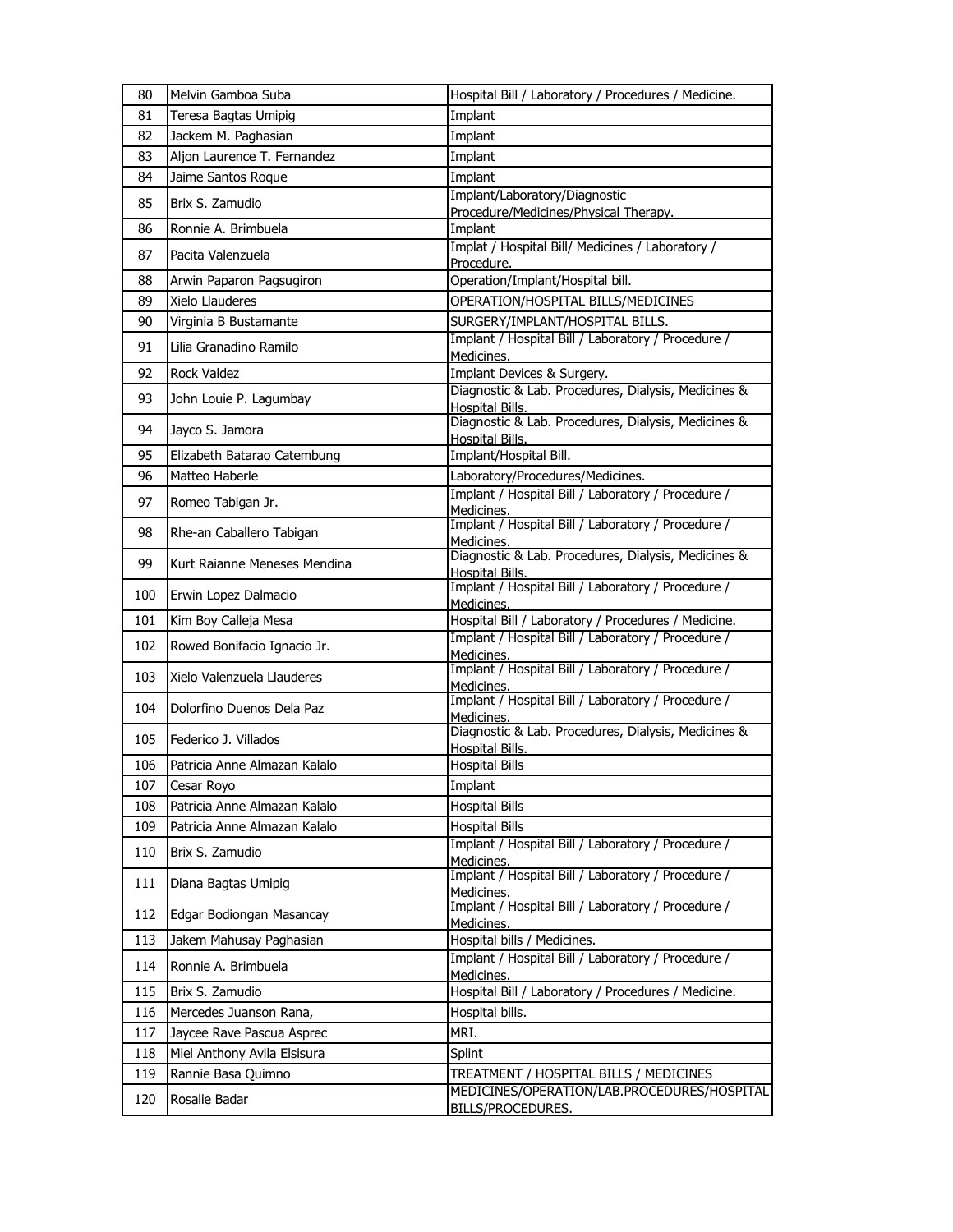| 121 | Princess Queenie Manabat David | Hospital Bill / Laboratory / Procedures / Medicine.                      |
|-----|--------------------------------|--------------------------------------------------------------------------|
| 122 | Joshua Charls Olano Mercado    | Hospital Bills/Implant.                                                  |
| 123 | Kenneth N. Columna             | Implant                                                                  |
| 124 | Redel A. Caballero             | Implant                                                                  |
| 125 | Al Cedric Magtira              | Implant                                                                  |
| 126 | Ernie Magdaluyo                | Implant                                                                  |
| 127 | Jojo Buenaventura              | Implant/Hospital Bill.                                                   |
| 128 | Leo C. Del Socorro             | Implant / Surgery.                                                       |
| 129 | Xielo Llauderes                | Implant / Hospital Bill / Laboratory / Procedure /<br>Medicines.         |
| 130 | Mateo Pantila Haberle          | Implant/Medicines.                                                       |
| 131 | Jose C. Cama.                  | Implant/Hospital Bill.                                                   |
| 132 | Rafael Garcia Dela Cruz        | Implant/Hospital Bill.                                                   |
| 133 | Louwi Morial                   | Implant Operation/Medicines/Laboratory/Hospital bill.                    |
| 134 | Jade Jordan D Anonuevo         | Therapy.                                                                 |
| 135 | Mary Herlyn V. Cabasa          | Implant / Hospital Bill / Laboratory / Procedure /<br>Medicines.         |
| 136 | Rey De Leon                    | OPERATION/HOSPITAL BILLS                                                 |
| 137 | Jakem Mahusay Paghasian        | Implant / Hospital Bill / Laboratory / Procedure /                       |
| 138 | Ruben Pascual Servan           | Medicines.<br>Laboratory Procedures                                      |
| 139 | Rafael Garcia Dela Cruz        | Hospital Bill / Laboratory / Procedures / Medicine.                      |
| 140 | Arwin Paparon Pagsugiron       | Hospital Bill / Laboratory / Procedures / Medicine.                      |
| 141 | Melody L. Almoros              | Hospital Bill / Laboratory / Procedures / Medicine.                      |
| 142 | Rey De Leon                    | Implant/Hospital Bill.                                                   |
| 143 | Flizardo Layo Kuizon           | Implant/Hospital Bill.                                                   |
| 144 | Kim Boy Calleja Mesa           | Implant/Hospital Bill.                                                   |
| 145 | Teresa Bagtas Umipig           | Implant/Hospital Bill.                                                   |
| 146 | Melody Orante Pabilonia        | Implant                                                                  |
|     |                                | Implant / Hospital Bill / Laboratory / Procedure /                       |
| 147 | Redel A. Caballero             | Medicines.                                                               |
| 148 | Melody Orante Pabilonia        | Implant / Hospital Bill / Laboratory / Procedure /<br>Medicines.         |
| 149 | Kim Bonquin Ladioray           | Implant / Hospital Bill / Laboratory / Procedure /<br>Medicines.         |
| 150 | Arlene Lacaba Fajardo          | 3. Chemotherapy / Hospital Bill / Laboratory /<br>Procedures / Medicines |
| 151 | Leticia Rosario Perez          | Implant / Hospital Bill / Laboratory / Procedure /<br>Medicines.         |
| 152 | Jeffrey Villar Francisco       | <b>Hospital Bills</b>                                                    |
| 153 | Eddwin Traquena Diano          | Chemotherapy & Medicines                                                 |
| 154 | Edelberto G. Del Rosario       | OPERATION/HOSPITAL BILLS                                                 |
| 155 | Jayson Q. Tarinay              | XRAY/PROCEDURE/LABORAORY PROCEDURE.                                      |
| 156 | Ronnie E. Ogayre               | Hospital bills / Medicines.                                              |
| 157 | Aries Peralta Constantino      | Hospital Bill / Laboratory / Procedures / Medicine.                      |
| 158 | Efren Galit Esmeno             | Implant                                                                  |
| 159 | Pacita Valenzuela              | Implant                                                                  |
| 160 | Jesus N. Marilla               | Implant                                                                  |
| 161 | Sancho Dela Cruz De Mesa       | Hospital bills / Medicines.                                              |
| 162 | Melody Orante Pabilonia        | Implant / Hospital Bill / Laboratory / Procedure /                       |
|     |                                | Medicines.<br>Implant / Hospital Bill / Laboratory / Procedure /         |
| 163 | Julieta Llacuna Zerrudo        | Medicines.                                                               |
| 164 | Eleanor Urbanozo               | Implant / Hospital Bill / Laboratory / Procedure /<br>Medicines.         |